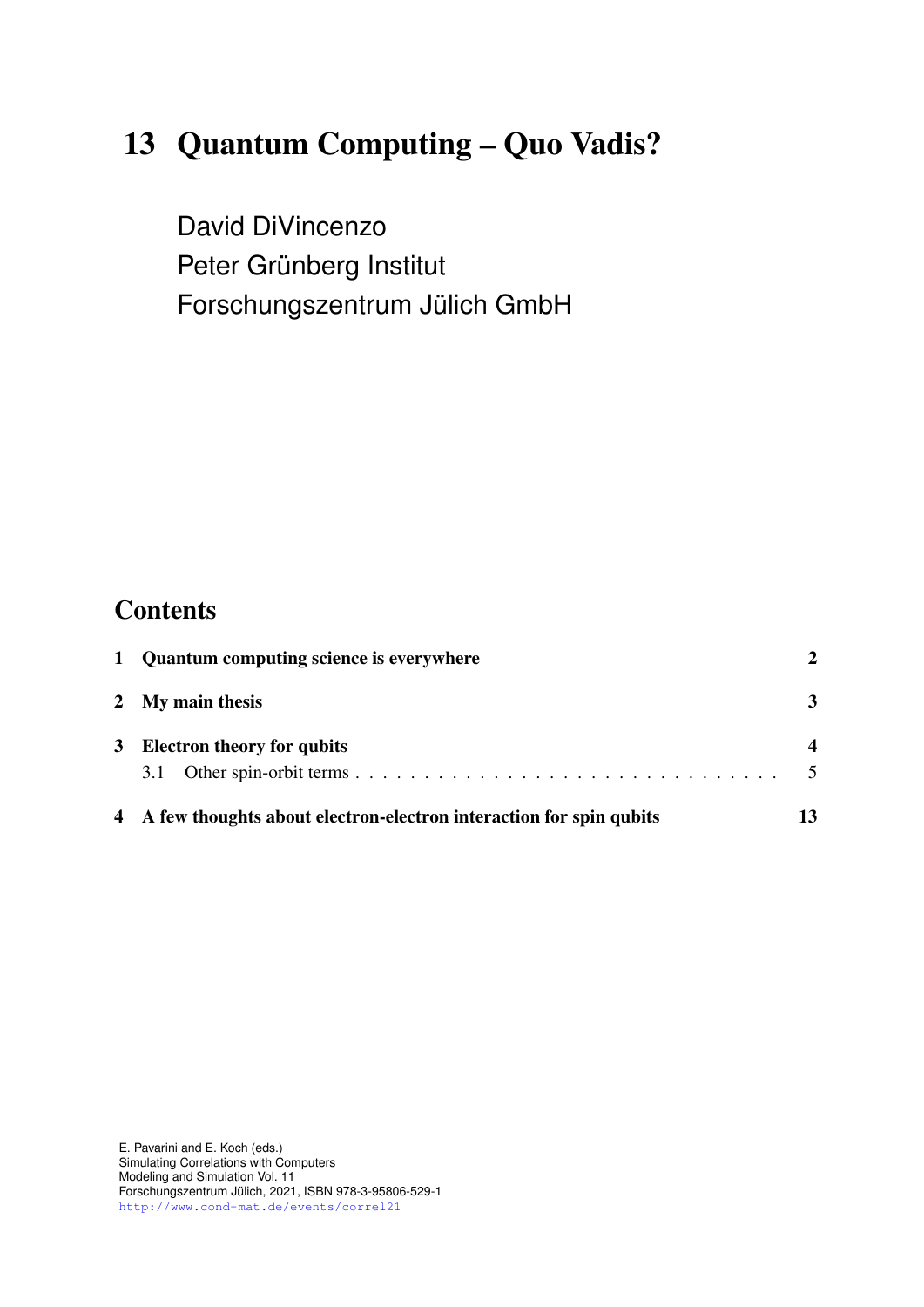### <span id="page-1-0"></span>1 Quantum computing science is everywhere

In this small lecture, I will first comment on the generalities of quantum computing, and then plunge into some particulars.

Quantum computing continues to evolve as a science. It is now entering a phase where some concrete applications are seriously anticipated. Highly technological projects are underway in various companies and large organizations, and very ambitious efforts to assemble the unique and complex hardware required have borne some fruit. The 53-qubit device of the Google laboratory, and now the 56-qubit device of the Chinese Academy of Sciences, has executed a few algorithms that, to a very limited extent, were difficult for conventional computers. Tentative plans are drawn up for executing some additional algorithms, for example from quantum chemistry, for which these new machines may be capable of some modest successes.

We have, however, not reached the stage where truly society-changing computations are performable on any existing quantum computer. One issue is sheer size: estimates can be made of the size of quantum computer that would be transformative, and these estimates are generally in the millions of qubits. This is still far short of the bit-counts in even modest conventional computers of today, but it is a big, and expensive, leap from the unique Google and CAS processors. The optimistic timelines (I draw from IBM's projections here) for getting there involve many, many years of additional work.

Much of this work is a clearly engineering effort, required to make a unique, high precision piece of hardware at 10, 000 times the present scale. Work on quantum computers have reached such a highly technological stage.

But, looking at IBM and others, we see reasons for the field cannot be purely one involving systems engineering. No qubit in use today meets the precision requirements needed to make the 10, 000-fold leap. To tell the story for the superconducting qubits of the Google/CAS/IBM machines, they have in about 20 years improved in the quality of operation by about 6 orders of magnitude. However, the consensus is that about another 2 orders of magnitude are needed.

The improvements that I have just referred to require pure quantum physics insights. This is connected with a realization that we had 20 years ago, and that remains the focal point of our struggle: quantum physics has the property that it can, under the right circumstances, predict physical properties to fantastically high precision. But these circumstances are also fantastically difficult to bring into being.

One can see this as related to the struggle that we have had in crystal physics in the last 100 years. We have a wonderfully complete understanding of band theory, Fermi surfaces, van-Hove singularities, thermal conductivity, and a host of other properties. But the things we predict were quite hard to realize: materials are no perfect crystals, it takes a lot of work to make them so.

On the quantum computer side, the big stumbling block has been the many manifestations of decoherence. Quantum mechanics predicts in wonderful detail what happens to a two-level system when you apply forces to it, if it is isolated from everything else. We can tell less well what happens when you take account of the environment. But we know enough about this to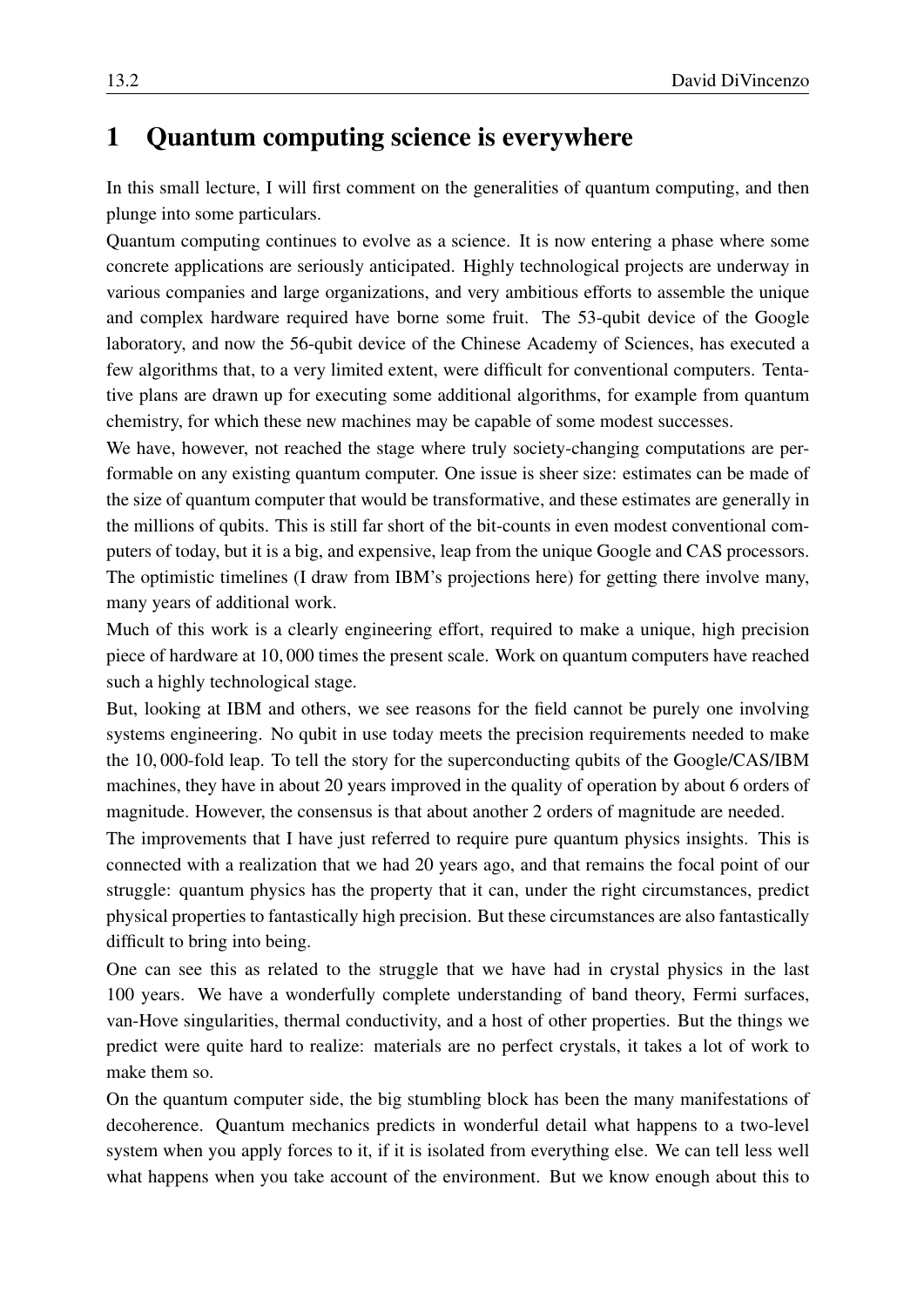say that it creates a no-go condition for quantum computing.

So, quantum theorists have been forced to tell the growers (or better synthesizers, because it is both the materials and the devices that you make from them) to achieve conditions that are unquestionably very hard, and to not even be able to tell them what the exact target is. It is a fortunate thing that progress has been possible under these conditions. It has been iterative and slow, but at least it has been steady.

In the area of superconducting qubits, we might have been persuaded to say that 30 years ago there was already not really that much more to learn about the physics of superconductivity in Aluminium. The trouble was, this physics knowledge said that it would be possible to make ideal quantum two-level systems with Aluminium, with its superconductivity and with the Josephson effect made possible by tunnel junctions of  $AIO<sub>x</sub>$ . All derivations could have been confidently done on the basis of material given in lectures at the time.

It initially didn't work at all. The things left out about the actual state of these devices made reality completely different from the model. It exposed our ignorance of the physics that really went on when you put an Aluminium junction into a circuit.

But over the last 20 years, we have gradually learned. Our models have been extended, experiments have become more sophisticated. Interestingly, this didn't require much new work from the crystal grower, the important sources of imperfections were not so much in her domain.

### <span id="page-2-0"></span>2 My main thesis

The thesis that I announce based on these observations is that progress on quantum computers, including from the pure engineering point of view, requires all the physics knowledge that we've got and that we know how to make. In short, quantum computing science is all of physics theory. Let me take as examples the other lectures of this school. In most cases, I can see an application for these efforts that have a chance to impact the efforts to build a quantum computer. Let me go through them:

- The Hubbard model. This is the fundamental model on which we base our thinking about spin qubits. It is also a good model to think about in working on algorithms for quantum simulation.
- Frustrated magnetism. This topic connects with ideas of topological order in eigenstates, and therefore with problems in quantum error correcting codes.
- Quantum chemistry. This is a topic for devising quantum algorithms and quantum simulations.
- Calculating with Green functions. This has been taken up in other work on quantum simulation, notably in the work of Jim Freericks, who has lectured in several of these schools in years past. See his article [\[1\]](#page-17-0).
- Second quantization. The language used throughout quantum information science.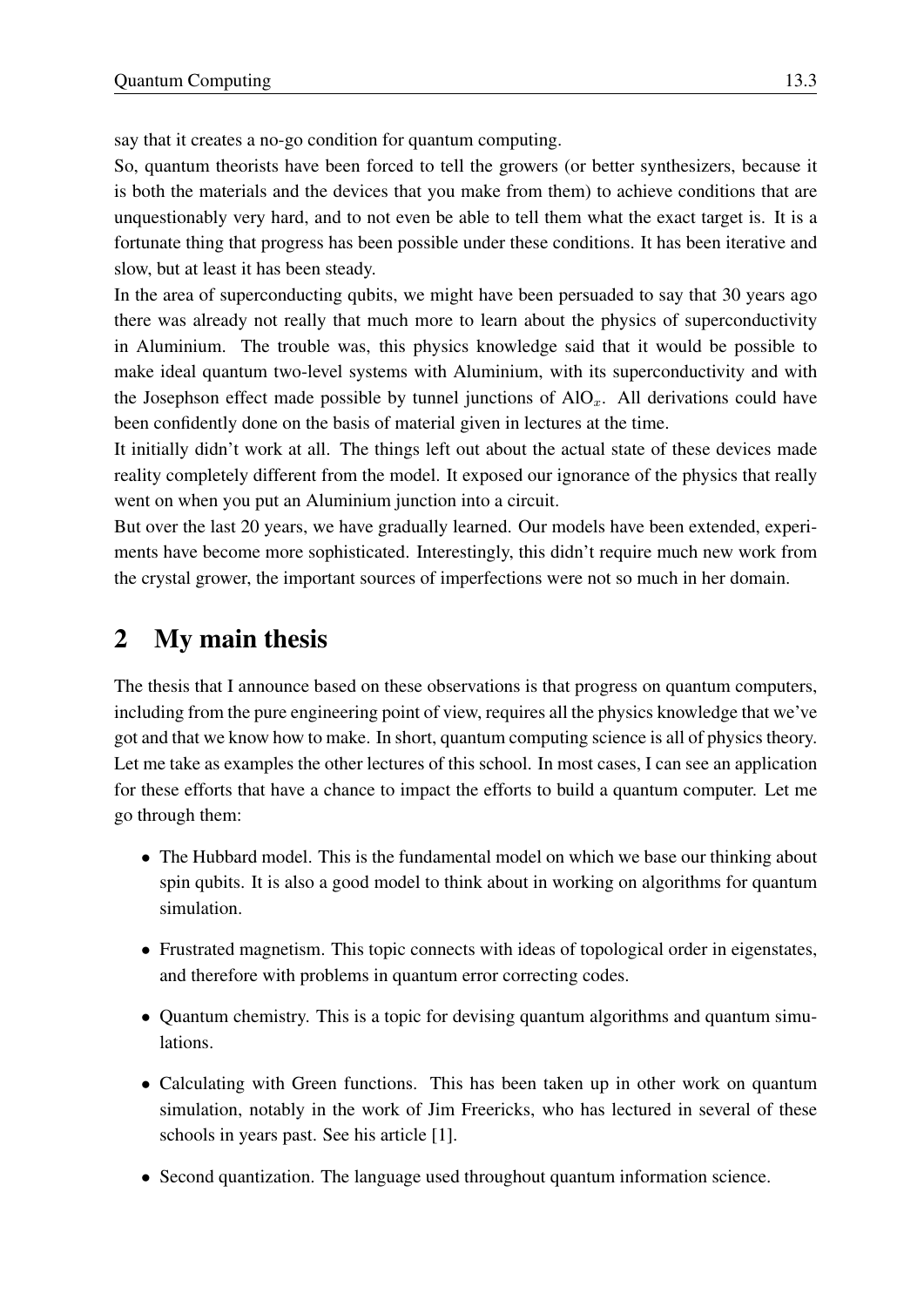- Superconductivity. This is one of the most basic topological states of matter. Protection from dissipation and decoherence is very fundamental here.
- Entanglement. It goes without saying that this is the cornerstone of most thinking in quantum information science.

My premise for the rest of these lecture notes is that since quantum information science needs all of theoretical physics, I will just proceed to give a few living examples of how we need all details of our understanding to make progress on the problems of quantum computing, including those in the most engineering directions.

My examples will be in the area of semiconductor physics.

#### <span id="page-3-0"></span>3 Electron theory for qubits

I will go through a small case study of a "correlation" effect in electronic qubits that has many consequences, some good and some bad, for the quality of the qubits. The qubit I have in mind is that defined by the electron spin of extra carriers in semiconductors. The "correlation" effect is that which arises from spin-orbit interaction.

One should immediately object that I have a strange definition of "correlation" here, since spinorbit is a single-electron term in the Hamiltonian. This is a good objection: in the right basis, the electron problem with spin-orbit but without electron-electron interaction still has eigenstates that are single Slater determinants, so there is always a way in which the computational problem for this setting is "easy". On the other hand, there is an important new correlation: with spin-orbit interaction, the spin and orbital degrees of freedom are *entangled*, while they occur in an unentangled product state in the absence of spin-orbit coupling. This entanglement already occurs at the single-particle level: the single-particle states from which the single Slater determinant eigensolutions are constructed are already entangled between spin and orbit. This entanglement varies dramatically from one part of the single-particle spectrum to another, which is very consequential for electron-qubit physics.

Recall the general situation from relativistic quantum mechanics: Foldy and Wouthuijsen derived a series in  $1/c$  for the effective Hamiltonian. The terms to be added to the Pauli-Schrödinger Hamiltonian are

$$
-\frac{p^4}{8m^3c^2}
$$
, mass-velocity term (1)

$$
-\frac{e\hbar}{8m^2c^2}\nabla\cdot\mathbf{E}\, ,\ \text{Darwin term}\tag{2}
$$

$$
-\frac{e\hbar}{8m^2c^2}\boldsymbol{\sigma}\cdot(\mathbf{E}\times\mathbf{p}-\mathbf{p}\times\mathbf{E}),\text{ spin-orbit term.}
$$
 (3)

The first two terms are quantitatively important but do not change the entanglement structure of the electron state, while the last term does, so we will continue with this term in the following. First, we slightly rewrite the spin-orbit term in the conventional way

<span id="page-3-1"></span>
$$
H_{so} = -\frac{\hbar}{4m^2c^2} \boldsymbol{\sigma} \cdot \boldsymbol{\nabla} V(\mathbf{r}) \times \mathbf{p}.
$$
 (4)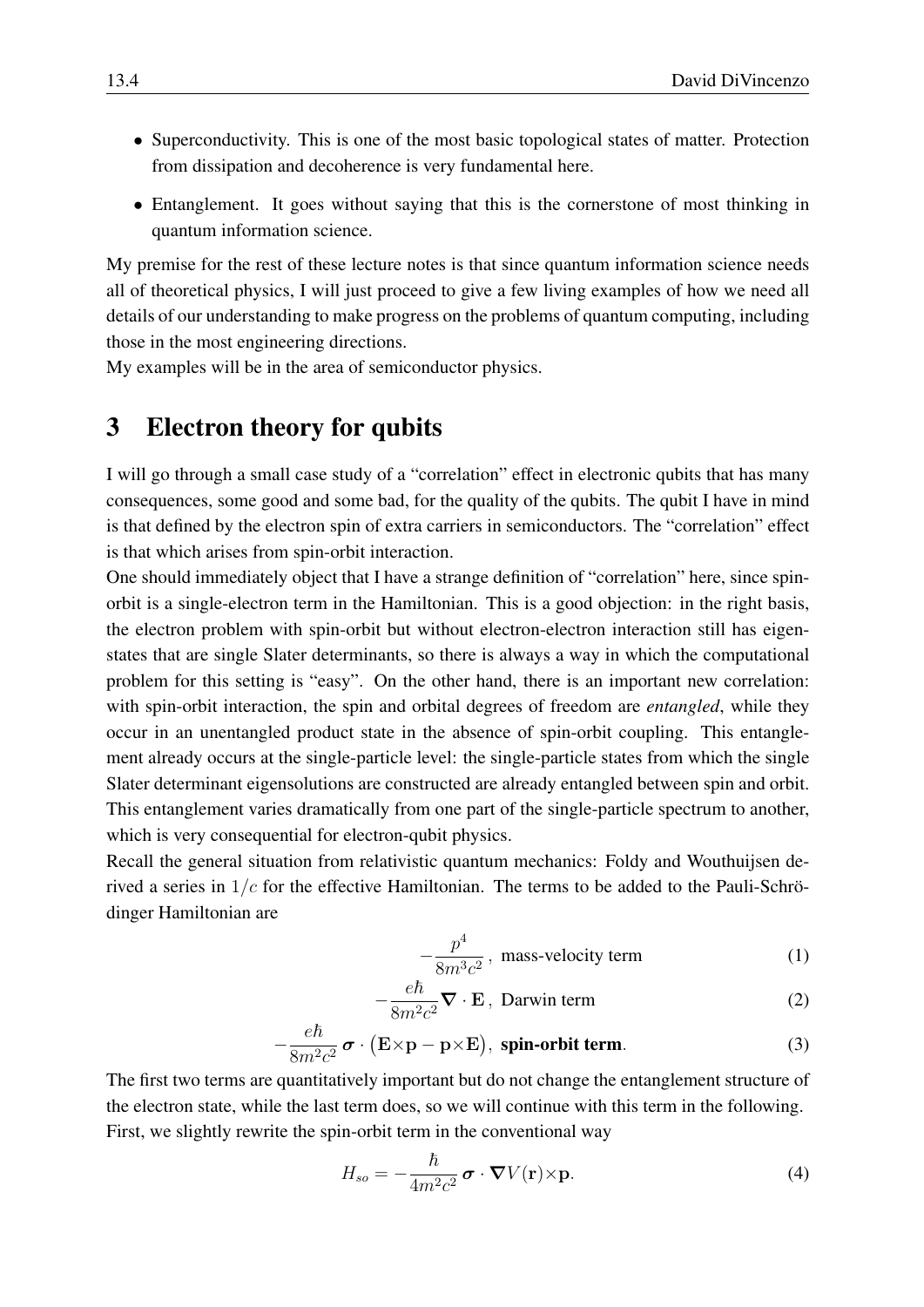Three things to note: 1)  $V(\bf{r})$  is now a potential energy, not a voltage; 2) The form here given doesn't look hermitian, since in general  $p_i$  doesn't commute with  $\partial_i V$ , but the situation is saved because  $\nabla \times \nabla V = 0$ ; 3) the replacement is not correct if **E** is time dependent, but the effect of this error is negligible at ordinary frequencies.

I always find it informative to analyze how big a term is for atomic matter. Given that the characteristic scale of  $p_i$  is  $\hbar/a_0$  and the characteristic scale of  $\nabla V$  is  $E_h/a_0$ , we rewrite Eq. [\(4\)](#page-3-1) as

$$
H_{so} = \frac{E_h}{4} \left( \frac{1}{4\pi\epsilon_0} \frac{e^2}{\hbar c} \right)^2 \boldsymbol{\sigma} \cdot \frac{\boldsymbol{\nabla} V(\mathbf{r})}{E_h/a_0} \times \frac{\mathbf{p}}{\hbar/a_0} = \frac{E_h}{4} \alpha^2 \boldsymbol{\sigma} \cdot \frac{\boldsymbol{\nabla} V(\mathbf{r})}{E_h/a_0} \times \frac{\mathbf{p}}{\hbar/a_0}.
$$
 (5)

Here the Rydberg constant  $E_h = \hbar^2/ma_0^2$ , the Bohr radius  $a_0 = 4\pi\epsilon_0\hbar^2/m e^2$ , and the fine structure constant  $\alpha = \frac{1}{4\pi\epsilon}$  $4\pi\epsilon_0$  $\frac{e^2}{\hbar c} \approx 1/137$ . The appearance of the square of the fine structure constant signals the smallness of the term for atomic matter. However, we will see that under some circumstances, this term is nevertheless fully entangling.

#### <span id="page-4-0"></span>3.1 Other spin-orbit terms

I referred to Eq. [\(4\)](#page-3-1) as *the* spin-orbit term. But there are in fact many others that could occur. In this generous way of looking at things, we will call any Hamiltonian term a spin-orbit term if it involves both the electron coordinate, or momentum, and its spin. An example would be

$$
i\alpha^{18} E_h \sigma_x e^{y/y_0} \tanh\left(\frac{p_z}{p_0}\right) \left(\frac{x}{x_0}\right)^7 \sigma_z + h.c.
$$
 (6)

Very few such expressions will pass muster as being physically interesting. There are two major exceptions, that is, two other spin-orbit terms are worth our attention:

1. First is the "micromagnet" term:

$$
- g\mu_B \boldsymbol{\sigma} \cdot \mathbf{B}(\mathbf{r}) \tag{7}
$$

There is nothing fundamental one can say about the size or importance of this term, since it requires engineering a spatial dependence to the applied magnetic field. With the use of micromagnets, its effect can indeed be significant in laboratory experiments on spin qubits.

2. Next is the magnetic dipole-dipole interaction:

<span id="page-4-1"></span>
$$
\frac{\mu_0 g^2 \mu_B^2}{16\pi |\mathbf{r}|^3} \Big( 3(\boldsymbol{\sigma}_1 \cdot \hat{\mathbf{r}}) (\boldsymbol{\sigma}_2 \cdot \hat{\mathbf{r}}) - \boldsymbol{\sigma}_1 \cdot \boldsymbol{\sigma}_2 \Big), \quad \mathbf{r} = \mathbf{r}_1 - \mathbf{r}_2 \tag{8}
$$

This can indeed lead to spin-orbit entanglement – the barely-bound p states of  $^{129}Xe_2$  is the cleanest example that I know of. While we often use Eq. [\(8\)](#page-4-1) in the case where one or the other of the spins are nuclear, it is also a perfectly good Hamiltonian for the pure electron problem. In this setting, it is not to be confused with the Heisenberg exchange Hamiltonian  $J\sigma_1 \cdot \sigma_2$ , which is merely an effective Hamiltonian that describes electrons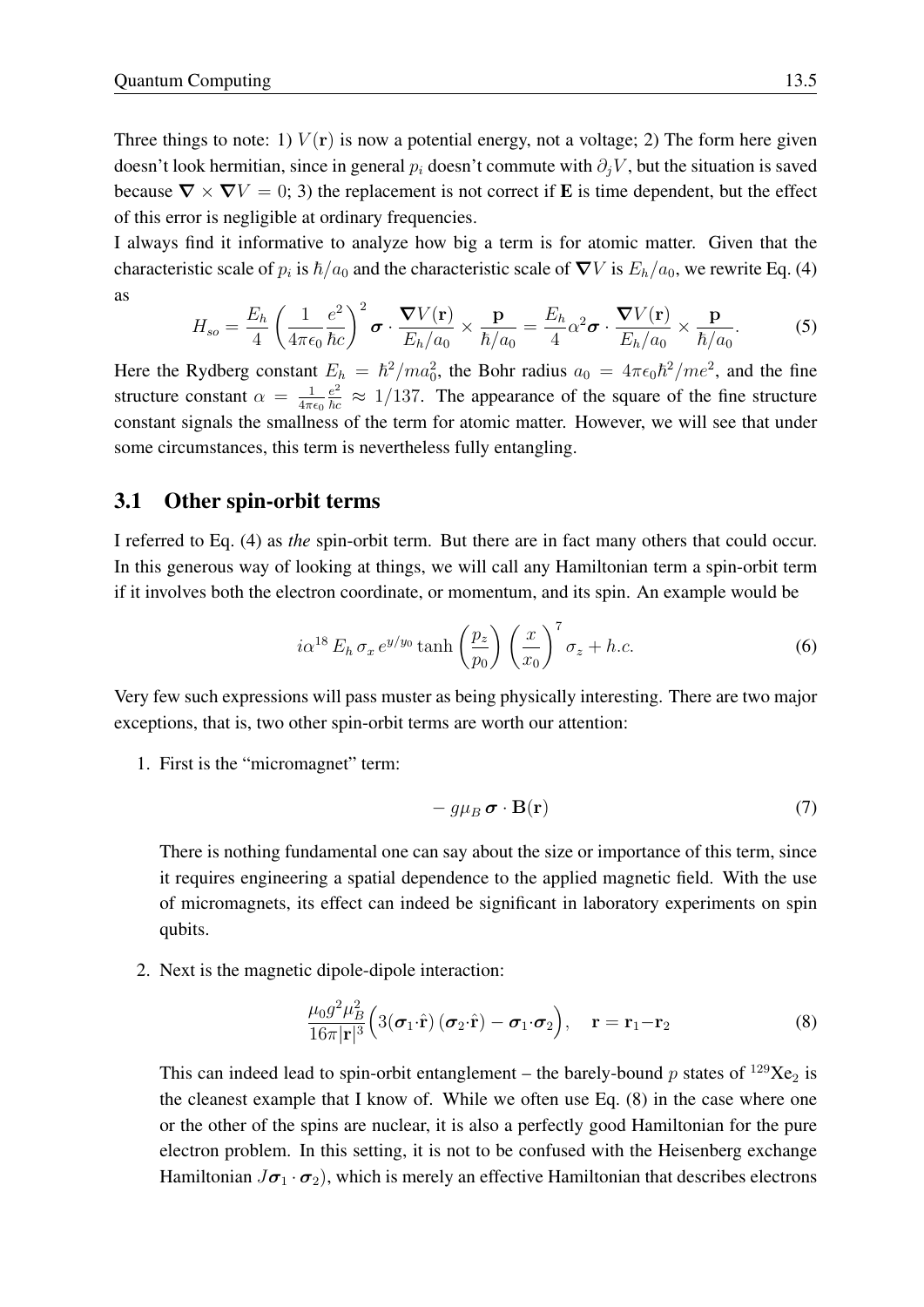in particular orbital configurations. The dipole-dipole interaction Eq. [\(8\)](#page-4-1), by contrast, is "fundamental" – at least as fundamental as the normal spin-orbit interaction. Like that, it has the status of a leading relativistic correction. To see this, we "de-dimsionalize" Eq. [\(8\)](#page-4-1) using atomic units. The new replacement we must employ is Maxwell's relation  $\mu_0 = \frac{1}{\epsilon_0 a}$  $\frac{1}{\epsilon_0 c^2}$ . With this, the de-dimensionalized form of the overall factor in the electronic dipole-dipole interaction is

$$
\frac{\mu_0 g^2 \mu_B^2}{16\pi |\mathbf{r}|^3} = \frac{g^2}{16} \frac{E_h}{(r/a_0)^3} \frac{4}{4\pi \epsilon_0 c^2} \frac{\mu_b^2}{E_h a_0^3} = \frac{g^2}{16} \frac{E_h}{(r/a_0)^3} \alpha^2.
$$
 (9)

Thus, just like the normal spin-orbit term, the dipolar term is second order in the fine structure constant.

Given that it is of the same order, why does it not emerge as a term in the Foldy-Wouthuijsen series? The answer is that is a *two-electron* spin-orbit term, which can never emerge from the one-particle Dirac equation. It is understood that it emerges from the same sort of analysis (as a series in  $\alpha$ ) applied to the two-particle relativistic wave equation, the Bethe-Salpeter equation. The dipolar term, along with another novel orbit-orbit term, emerges from this. The derivation via the Breit equation is also informative, but less rigorous.

Now let's turn to the consequences of spin-orbit coupling in a semiconductor that hosts a spin qubit. The relevant semiconductors, the various group-IV and III-V compound semiconductors like GaAs, have a rather universal structure near the Fermi energy. All these semiconductors have full cubic symmetry, so that the electron states at the center of the Brillouin zone have high symmetry. The relevant irreducible representations at the Gamma point are isomorphic to those for full spherical symmetry.

Thus, the states at the Gamma point, in the absence of spin-orbit, have a conserved orbital angular momentum L. It happens that the states near the Fermi energy always have  $L = 1$ , in  $\hbar$  units, at the top of the valence band (which can host hole qubits), and the first state of the conduction band is always  $L = 0$ . Around an origin of high symmetry, we can rewrite the spin-orbit Hamiltonian as in atomic physics

$$
V(\mathbf{r}) \approx V(|r|) \tag{10}
$$

$$
\nabla V \approx \hat{r} \frac{\partial V}{\partial r} \tag{11}
$$

$$
H_{so} \propto \frac{1}{r} \frac{\partial V}{\partial r} \boldsymbol{\sigma} \cdot (\mathbf{r} \times \mathbf{p}) = \frac{1}{r} \frac{\partial V}{\partial r} \boldsymbol{\sigma} \cdot \mathbf{L}.
$$
 (12)

An aside: it is sometimes said that the atomic spin-orbit operator is  $\sigma \cdot L$ . This is misleading; 1 r  $\frac{\partial V}{\partial r}$  is an operator too, on the position Hilbert space! When this is replaced by a "spin-orbit constant", it should rather be understood as a matrix element between specific radial orbital pairs.

Thus, the situation with the top of the valence band is the same as with the  $p$ -state in an atom: the total angular momentum,  $J = S+L = \frac{1}{2}$  $\frac{1}{2}\sigma + L$  is conserved. The angular momentum addition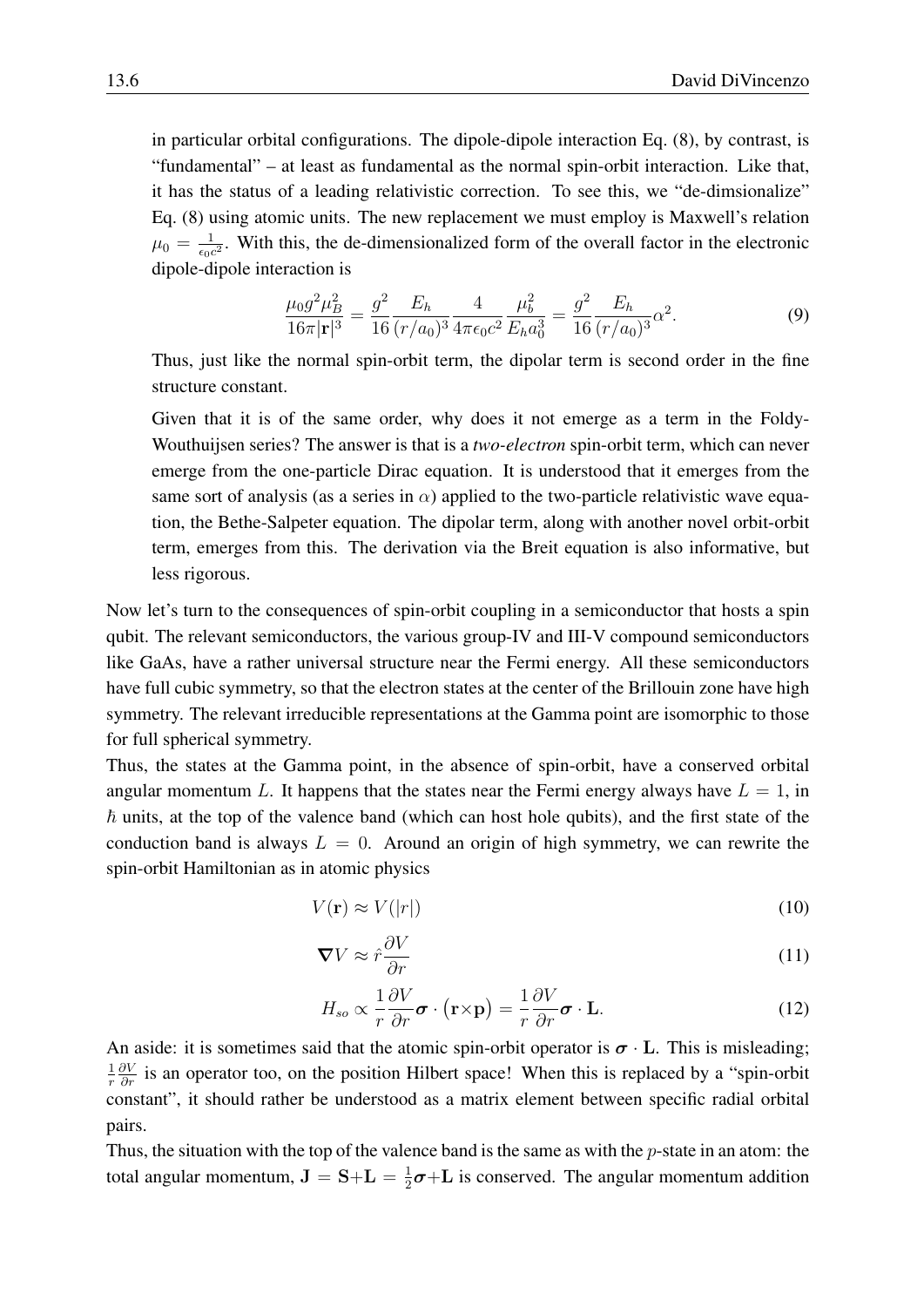rules say that the angular momentum states are  $J = 3/2$  and  $J = 1/2$ , due to the composition rule for irreducible representations  $\frac{1}{2} \otimes 1 = \frac{1}{2} \oplus \frac{3}{2}$  $\frac{3}{2}$ . This also means that the *p*-states, which would be 6-fold degenerate (3 orbital times 2 spin), split up into a 4-fold degenerate set of states  $J=\frac{3}{2}$  $\frac{3}{2}$ , and a two-fold pair  $J=\frac{1}{2}$  $\frac{1}{2}$ .

In semiconductors of interest the  $J=\frac{3}{2}$  $\frac{3}{2}$  states are always the higher ones, and thus define the valence-band edge. The  $J=\frac{1}{2}$  $\frac{1}{2}$  states are, rather prosaically, referred to as the "split-off band". the spin-orbit splitting between these multiplets,  $\Delta$ , is one of the important band parameters in semiconductors. We will see below the crucial role that it plays in the behavior of electron [sic] spin qubits.

Note that this lifting of valence-band degeneracy comes along with there being strong spinorbit entanglement in these states. For example, one of the eigenstates in the  $J = \frac{3}{2}$  $\frac{3}{2}$  space, made non-degenerate by a magnetic field in the (100) crystal direction, is

$$
\left|\frac{3}{2},\frac{1}{2}\right\rangle = \frac{1}{\sqrt{3}}\left(\psi_{p_+}(\mathbf{r})\chi_{\downarrow} + \sqrt{2}\,\psi_{p_z}(\mathbf{r})\chi_{\uparrow}\right).
$$
 (13)

Here  $\psi_{p_+}(\mathbf{r})$  is the  $k = 0$  Bloch state constructed from the orbital  $p_x + ip_y$ ,  $\psi_{p_z}(\mathbf{r})$  is the different orbital Bloch state constructed from the  $p_z$  orbital, and  $\chi_{\downarrow}$  and  $\chi_{\uparrow}$  are the orthogonal spin wavefunctions that can also be denoted  $\binom{0}{1}$  $\binom{0}{1}$  and  $\binom{1}{0}$  $_{0}^{1}$ ). Thus, the "weak" spin-orbit interaction can, in this circumstance, result in an almost maximally entangled wavefuction.

We will pursue this interesting topic much further, but note that the  $J=\frac{3}{2}$  $\frac{3}{2}$  states come with two different effective masses, so that away from the Gamma point they disperse into two pairs of states. A remaining two-fold degeneracy is guaranteed by Kramers' theorem plus the inversion symmetry in the point group. Because of these two different masses, the top of the valence band is further split if the crystal is strained, as happens in the formation of heterostructures.

The bottom of the conduction band, the place where we normally put electrons in order to make spin qubits, is at first glance immune from the large effect of spin-orbit interaction. The state is essntially of the simple form

$$
\left|\frac{1}{2},\frac{1}{2}\right\rangle \approx \psi_s(\mathbf{r})\chi_{\downarrow},\tag{14}
$$

with basically no spin-orbit entanglement. But I say "basically" because the spin-orbit Hamiltonian still couples this state perturbatively to other eigenstates.

This, in some cases, produces a significant physical effect. This is very evident in the effective g-factor of these states, in other words, the splitting between the  $|1/2, 1/2\rangle$  and  $|1/2, -1/2\rangle$  due to a magnetic field, Without spin-orbit interaction this splitting is  $g\mu_B B$ , with a g factor always equal to  $g = 2 + \alpha/2\pi$  (that is, a fraction of a percent above 2, with additional, even smaller terms of higher order in  $\alpha$ ). The fine structure constant  $\alpha$  appears here due to a distinct vacuum relativistic effect, the coupling of the electron to the quantized electromagnetic field.

But spin-orbit effects in crystalline matter modify this dependence dramatically. First, the Zeeman splitting in no longer rigorously linear in  $B$ , there are  $B<sup>2</sup>$ , etc. terms. But more dramatic and significant is the departure of  $q$  far from 2. This can be analyzed by perturbation theory. The most significant contributors are couplings to the six valence band states. A beautiful formula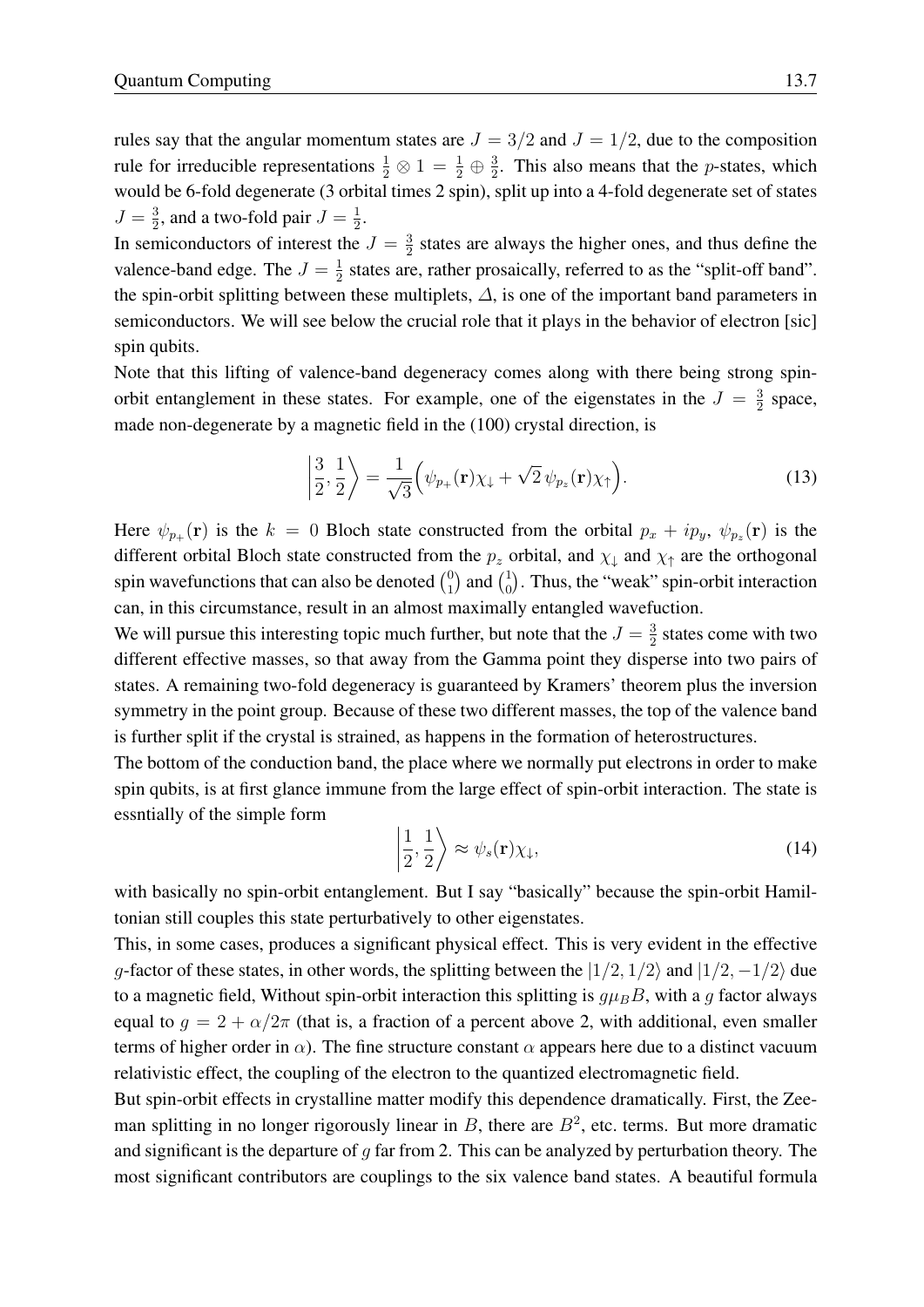emerges from this, due to Laura Roth in 1959 [\[2\]](#page-17-1)

$$
g = 2 - \frac{2\Delta}{3E_g + 2\Delta} \left(\frac{m}{m_{\text{eff}}} - 1\right). \tag{15}
$$

(This is ignoring the Schwinger correction  $\alpha/2\pi$ , which is almost always far smaller.) Here  $\Delta$  is the valence band spin-orbit splitting discussed a above,  $E_q$  is the band gap of the semiconductor, and  $m_{\text{eff}}$  is the effective mass of the conduction band electrons. These latter two parameters are not primarily determined by spin-orbit interaction, while  $\Delta$  is only non-zero when spin-orbit is included.

The parameters on the right-hand side of the Roth formula are all accurately known from experiment. For example,  $\Delta = 44$ , 295, 341, 380, 930 (in meV) for Si, Ge, GaAs, InAs, and ZnTe, respectively. Plugging these in gives for GaAs  $g_{\text{GaAs}}^R = 0.09$ , and for InAs  $g_{\text{InAs}}^R = -14.9$ . The Zeeman splittings are also readily measured, and the experimental values are  $g_{GaAs} = -0.44$ , and for  $g_{\text{InAs}} = -15$ . While not being precisely accurate, Roth's analysis correctly predicts the dramatic departures of the Zeeman splitting from its non-relativistic value, and the trend of increasing departure when going to heavier elements.

The important message of this formula is that the  $q$  factor depends, potentially strongly, on details of the orbital electronic structure. One can imagine, based on the kind of perturbation theory involved, that the result will depend on where we are in k-space. To get ahead of our story somewhat, this tells us something of what will happen when we form a quantum dot: depending on the size of the dot, the resulting wavefunction will sample a greater or lesser part of this **k** space – thus, the g factor will depend on the degree of confinement. This variation, while not particularly large in, e.g., Si, has been observed recently and is definitely a source of concern for applications as qubits.

While the derivation of the Roth formula is a bit time consuming, I will give a flavor of this kind of band perturbation for the simpler problem of the band effective masses that appear in her formula. This formula has nothing to do with spin-orbit, so we revert to the regular Schrödinger equation.

When we substitute the Bloch function

$$
\Phi_{nk}(\mathbf{r}) = e^{i\mathbf{k}\cdot\mathbf{r}} u_{nk}(\mathbf{r})\tag{16}
$$

in the Schrödinger equation

<span id="page-7-1"></span>
$$
\left(\frac{p^2}{2m} + V(\mathbf{r})\right)\Phi_{nk}(\mathbf{r}) = E_{nk}(r)\Phi_{nk}(\mathbf{r}),\tag{17}
$$

we get the wave equation for the periodic part of the Bloch function,

<span id="page-7-0"></span>
$$
\left(\frac{p^2}{2m} + \frac{\hbar^2 k^2}{2m} + \frac{\hbar}{m} \mathbf{k} \cdot \mathbf{p} + V(\mathbf{r})\right) u_{nk}(\mathbf{r}) = E_{nk}(r) u_{nk}(\mathbf{r}).\tag{18}
$$

The new term here is referred to as the "cay-dot-pee" perturbation; although it is not really a perturbation, Eq. [\(18\)](#page-7-0) is just an exact rewriting of Eq. [\(17\)](#page-7-1).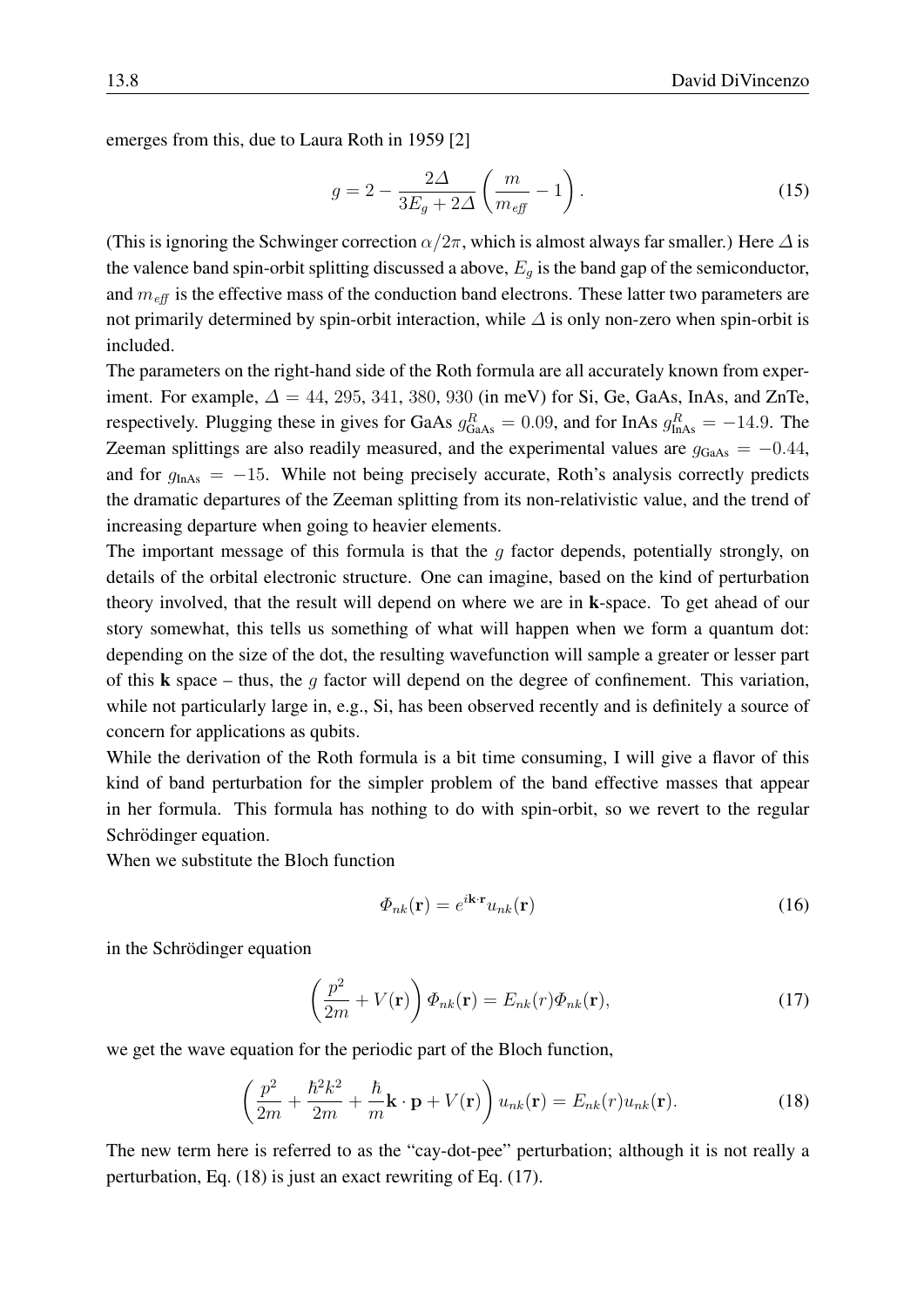The procedure is as follows: one obtains solutions for  $\mathbf{k} = 0$ ,  $u_{n0}(\mathbf{r})$  and  $E_{n0}$ . Then one treats the  $\mathbf{k} \cdot \mathbf{p}$  term (together with the simple  $k^2$  term) using perturbation theory to get the dispersion. Around  $\mathbf{k} = 0$  the lowest order perturbation result is quadratic in |k|. The band curvature gives the effective mass. The simple formula for this is

$$
\frac{1}{m_{\text{eff}}} = \frac{1}{m} + \frac{2}{m^2} \sum_{n' \neq n} \frac{|\hat{\mathbf{k}} \cdot \langle u_{n0} | \mathbf{p} | u_{n'0} \rangle|^2}{E_{n0} - E_{n'0}}.
$$
(19)

In our high symmetry situation,  $m_{\text{eff}}$  is independent of the direction of the unit vector k.

We can note that, generically, large contributions to  $1/m_{\text{eff}}$  will occur (so that  $m_{\text{eff}}$  will have a small magnitude) if the energy gap is small.

With spin-orbit interaction, our Schrödinger equation Eq. [\(17\)](#page-7-1) becomes

$$
\left(\frac{p^2}{2m} + V(\mathbf{r}) + \frac{\hbar}{4m^2c^2}\mathbf{p} \cdot (\boldsymbol{\sigma} \times \boldsymbol{\nabla} V)\right) e^{i\mathbf{k}\cdot\mathbf{r}} u_{nk\sigma}(\mathbf{r}) = E_{nk\sigma}(r)e^{i\mathbf{k}\cdot\mathbf{r}} u_{nk\sigma}(\mathbf{r}).
$$
 (20)

The band energies  $E$  and the periodic part of the Bloch wavefunction  $u$  have acquired spin labels  $\sigma$ . As above, one obtains a k · p-style Schrödinger equation for the u function

$$
\left(H_0 + \frac{\hbar^2 k^2}{2m} + \frac{\hbar}{m} \mathbf{k} \cdot \mathbf{p} + \frac{\hbar^2}{4m^2 c^2} \mathbf{k} \cdot (\boldsymbol{\sigma} \times \boldsymbol{\nabla} V)\right) u_{nk\sigma}(\mathbf{r}) = E_{nk\sigma}(r) u_{nk\sigma}(\mathbf{r}).
$$
 (21)

Here  $H_0$  is the whole Hamiltonian for the  $k = 0$  states, including the spin-orbit contributions; often this is left as a separate term to be treated, along with the k-dependent terms, with perturbation theory. We will again look at what happens to the conduction band in, e.g., GaAs. The approach is as for the effective mass: take into account the effect of other bands perturbatively. Since the conduction band is two spin states, we get not a single corrected dispersion, but an effective 2×2 Hamiltonian

<span id="page-8-0"></span>
$$
H_{\text{eff}} = \frac{\hbar^2 k^2}{2m_*} + \gamma \hbar^2 \Big( \sigma_x k_x \big( k_y^2 - k_z^2 \big) + \text{cyclic permutation } x \to y \to z \to x \Big). \tag{22}
$$

The form here is universal for s-bands in crystals with a form of cubic symmetry, with only  $\gamma$  depending on details of the perturbation matrix elements; but for full cubic symmetry (i.e., including inversion symmetry, e.g., in Si and Ge)  $\gamma = 0$ . This set of terms is called "Dresselhaus spin-orbit coupling".

A few interesting notes about this term: 1) While it respects cubic symmetry, it does not have full rotational symmetry, so the band dispersion is not isotropic. 2) Except along high-symmetry directions, the energy splitting of the two spin states is nonzero with a quantization axis that is a function of k. 3) There is a superficially similar term, called the Rashba spin-orbit coupling, that is *not* intrinsic to the crystal structure, but is activated by additional applied magnetic fields. This Rashba coupling produces a variety of interesting effects, but in the interests of space will not go into them here.

We are now going to see how this affects the electrons that are confined to quantum dots, for the purpose of making spin qubits. I will state without proof the use of effective Hamiltonians like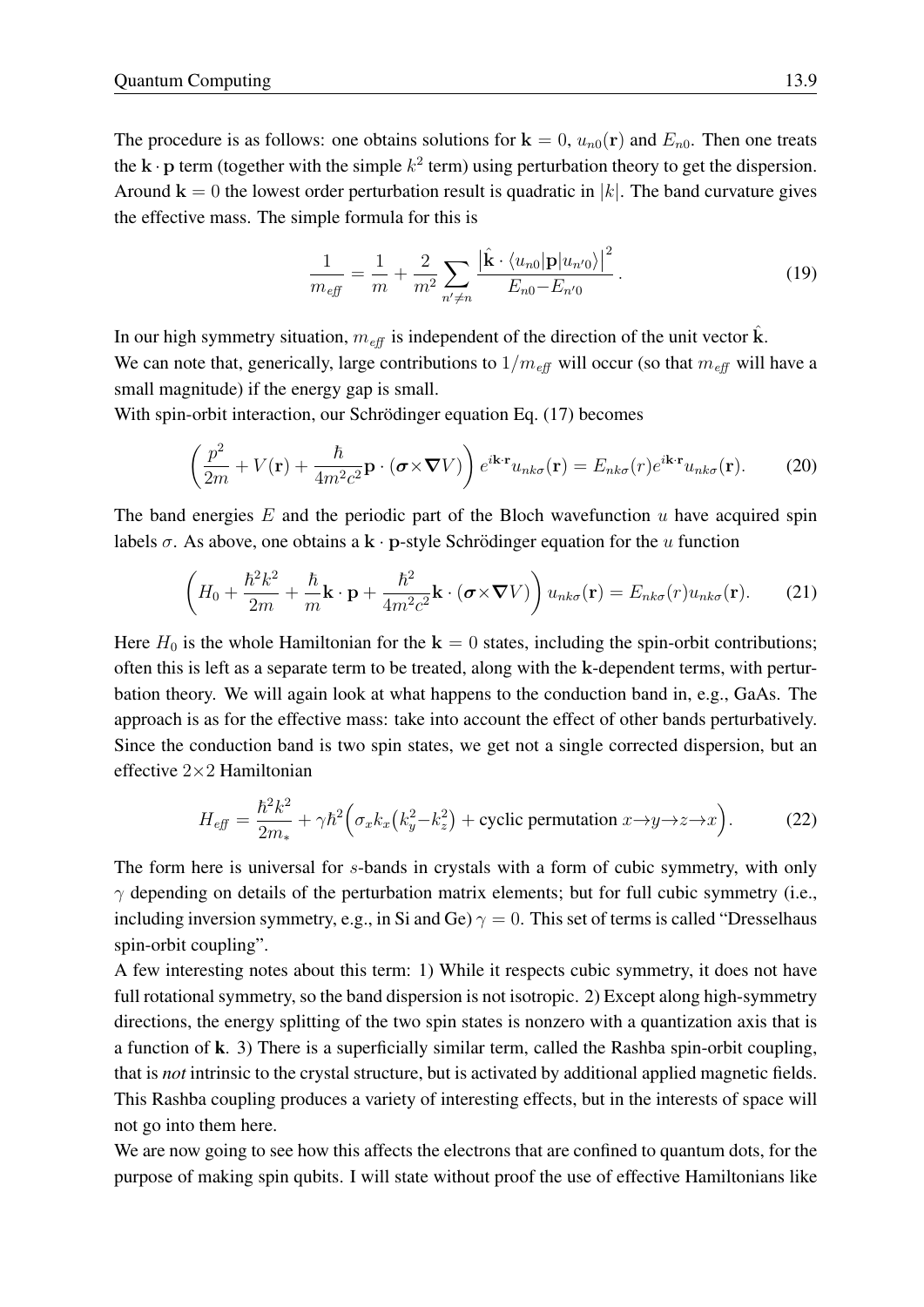Eq. [\(22\)](#page-8-0) when we consider the envelope function approximation. When we describe an electron as being confined to a quantum dot, we have in mind that the Bloch function is modulated by a slowly varying envelope wavefunction

$$
\psi_{env,n\sigma}(\mathbf{r})e^{i\mathbf{k}_0\cdot\mathbf{r}}u_{nk_0\sigma}(\mathbf{r}).
$$
\n(23)

Here  $k_0$  is the extremum of the band, i.e.,  $k_0 = 0$  for the examples we have been discussing. The envelope-function theory shows that to apply the effective Hamiltonian to  $\psi_{env}$  alone to get an eigenvalue equation, the prescription is to elevate  $k$  to operator status with the replacement  $k \rightarrow i\nabla$ . You are probably very familiar with this in the case of the simple effective mass term, where we say that the kinetic energy operator in the effective mass approximation is just

$$
-\frac{\hbar^2 \nabla^2}{2m_{\text{eff}}}.\tag{24}
$$

With spin-orbit interaction, we just make this replacement everywhere in Eq. [\(22\)](#page-8-0).

We will now explore what consequences this has for the control of two spin-qubits. We will follow the derivation of Kavokin [\[3\]](#page-17-2). We will assume the Hamiltonian consists of Eq. [\(22\)](#page-8-0), along with a spatial confining potential. This potential is assumed smooth on the scale of the lattice constant. Notationally we will write this double quantum dot Hamiltonian as

$$
H(\mathbf{r}, \mathbf{k}) = H_{\text{eff}}(\mathbf{k}) + V_{\text{conf}}(\mathbf{r}).
$$
\n(25)

This notation indicates, as suggested above, that the envelope coordinate **r** and the crystal momentum **k** will function as conjugate variables. "conf" refers to "confinement".

We will solve the two-electron problem. Importantly, we will proceed with first quantization, which flexibly deals with undetermined and non-orthogonal space orbitals. In first quantization the two electron Hamiltonian is

$$
H_{tot} = \sum_{i=1}^{2} H(\mathbf{r}_i, \mathbf{k}_i) + C(\mathbf{r}_1 - \mathbf{r}_2).
$$
 (26)

C is some screened electron-electron interaction whose details will not be important here. One can proceed with a Heitler-London (two-orbital) calculation which, in the absence of spinorbit, gives the familiar Heisenberg exchange expression for the effective qubit-qubit interaction (calculated in [\[4\]](#page-17-3))

<span id="page-9-0"></span>
$$
H_{2qu} = J\,\mathbf{S}_A \cdot \mathbf{S}_B. \tag{27}
$$

Here we specialize to a double-well confinement potential, with distinct wells  $A$  and  $B$ . We expect that with two electrons, electron one will occupy the  $A$  well, and electron two will occupy the  $B$  well, and vice versa. Note we are again using the first quantized language. In second quantization we should just say that the state is obtained from the vacuum (i.e., filled semiconductor bands) by applying a creation operator for spatial orbital A, and a creation operator for spatial orbital  $B$ , with the spin content of the orbital left for the present unspecified.

Kavokin begins by specializing the Dresselhaus contribution Eq. [\(22\)](#page-8-0). We consider quantum dots that are strongly confined in one direction  $(z$  direction). This means that we will only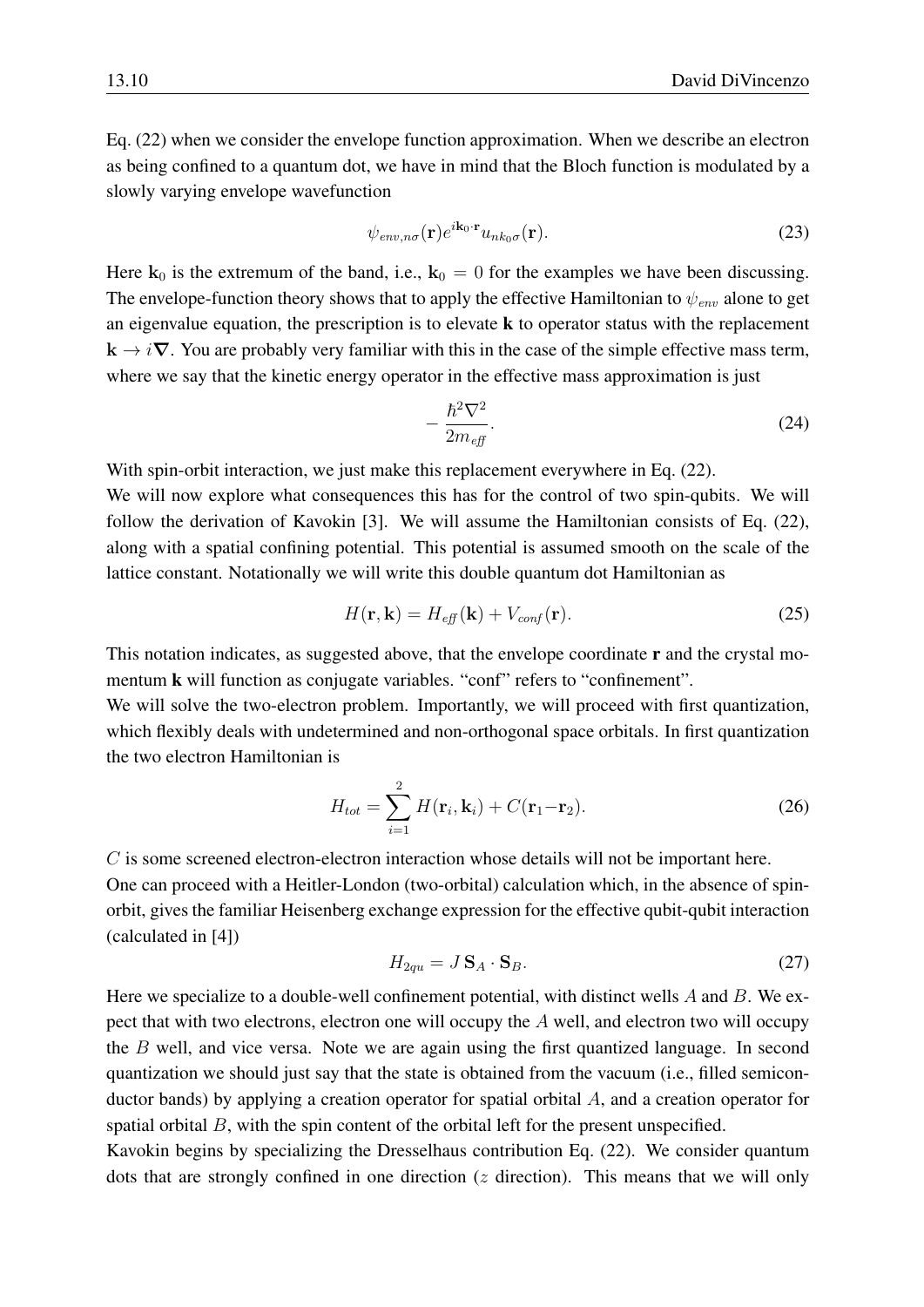consider dynamics in the  $xy$  plane. It also means that, if we think in terms of expectation values, we expect that the strong confinement will mean that  $\langle k_z^2 \rangle \gg \langle k_x^2 \rangle$ ,  $\langle k_y^2 \rangle$ . Thus, we approximate Eq. [\(22\)](#page-8-0) by

$$
H = \frac{\hbar^2 k^2}{2m_*} + V_{conf}(\mathbf{r}) + \gamma \hbar^2 \left( -\sigma_x k_x \langle k_z^2 \rangle + \sigma_y k_y \langle k_z^2 \rangle \right)
$$
  
= 
$$
-\frac{\hbar^2 \nabla^2}{2m_*} + V_{conf}(\mathbf{r}) + ia \left( -\sigma_x \nabla_x + \sigma_y \nabla_y \right),
$$
 (28)

where  $a = \gamma \hbar^2 \langle k_z^2 \rangle$ .

I now proceed, following closely Sec. IV of [\[3\]](#page-17-2). Again with our mindset of first-quantization, we write a wavefunction basis states involving "electron 1" and "electron 2", providing for the possibility of antisymmetrization

$$
\Psi_A(1)\Psi_B(2)\chi_1^{\sigma_1}\chi_2^{\sigma_2}
$$
 and  $\Psi_A(2)\Psi_B(1)\chi_1^{\sigma'_1}\chi_2^{\sigma'_2}$ . (29)

Note that unlike in second quantization, the spin functions  $\chi$  are associated with electron number 1, 2 and not with spatial orbital A, B. Also,  $(1, 2)$  is shorthand for  $(\mathbf{r}_{1,2})$ . The  $\sigma$ 's are indices for the spin basis states  $\uparrow$  and  $\downarrow$ , and are not to be confused with Pauli matrices. Observe that these are 8 basis functions overall, but we will come back to a 4D space due to antisymmetrization.

We now proceed with Heitler-London. The sleight of hand here involves recognizing that orbitals  $A$  and  $B$  are almost, but not quite, orthogonal, so that where their non-orthogonality is crucial for the leading-order term, it is accounted for; but other parts of the calculation are done as if the orbitals are orthogonal.

We will get matrix elements for the basis above. The two-electron Hamiltonian is split into two parts

$$
H_{tot} = H_0 + H_1 \tag{30}
$$

$$
H_0 = \sum_{i=1}^{2} \left( -\frac{\hbar^2 \nabla^2(i)}{2m_*} + V_{conf}(\mathbf{r}_i) \right) + C(\mathbf{r}_1 - \mathbf{r}_2).
$$
 (31)

$$
H_1 = i\frac{2a}{\hbar} \sum_{i=1}^{2} \left( -S_x(i)\nabla_x(i) + S_y(i)\nabla_y(i) \right).
$$
 (32)

In Heitler London the key matrix element is the off-diagonal one

$$
\langle \Psi_A(1)\Psi_B(2)\chi_1^{\sigma_1}\chi_2^{\sigma_2}|H_0|\Psi_A(2)\Psi_B(1)\chi_1^{\sigma'_1}\chi_2^{\sigma'_2}\rangle = J\,\delta_{\sigma_1,\sigma'_1}\delta_{\sigma_2,\sigma'_2}.\tag{33}
$$

This gives the usual exchange constant  $J$  of the Heisenberg model Eq. [\(27\)](#page-9-0). Note that it is only nonzero if orbitals A and B are *nonorthogonal*.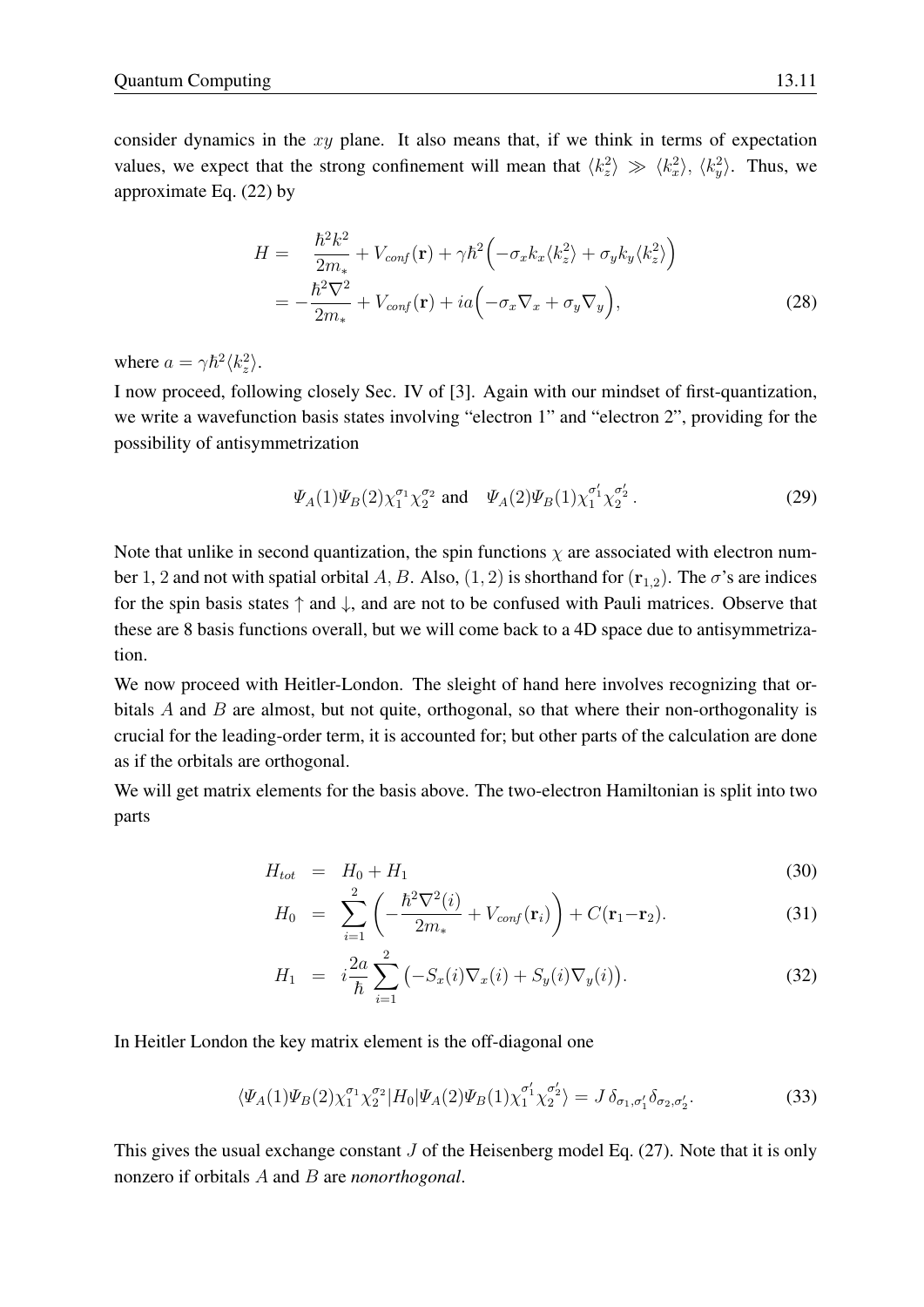The interesting new spin-orbit contribution is

$$
\langle \Psi_A(1)\Psi_B(2)\chi_1^{\sigma_1}\chi_2^{\sigma_2}|H_1|\Psi_A(2)\Psi_B(1)\chi_1^{\sigma'_1}\chi_2^{\sigma'_2}\rangle
$$
  
=  $i\langle\Psi_A|\Psi_B\rangle\langle\sigma_2|\mathbf{b}\cdot\mathbf{S}_2|\sigma'_2\rangle\delta_{\sigma_1,\sigma'_1}-i\langle\Psi_B|\Psi_A\rangle\langle\sigma_1|\mathbf{b}\cdot\mathbf{S}_1|\sigma'_1\rangle\delta_{\sigma_2,\sigma'_2},$  (34)

<span id="page-11-2"></span><span id="page-11-1"></span><span id="page-11-0"></span>
$$
\mathbf{b} \equiv \frac{2a}{\hbar} \begin{pmatrix} \frac{\Delta}{2} \mathbf{A} \left[ \frac{\mathbf{V} \mathbf{A}}{k} \mathbf{V} \mathbf{B} \mathbf{B} \right] \\ \langle \Psi_A | \nabla_y | \Psi_B \rangle \\ 0 \end{pmatrix} . \tag{35}
$$

The minus sign in Eq. [\(34\)](#page-11-0) comes from the fact that the matrix elements comprising the vector **b** are real and antisymmetric (Anti-Hermitian) in  $A, B$ . We give a 3D version of the vector b because there are other spin-orbit terms, e.g., the 'Rashba' spin-orbit coupling, for which z-components of this vector are recovered.

One is now to infer the effective spin Hamiltonian that this leads to, and see how the effective interaction departs from the Heisenberg form. We simplify Eq. [\(35\)](#page-11-1) further, by setting the coordinate system in spin space so that the  $z$  spin axis is parallel to the vector **b**. Then we can write

$$
\langle \Psi_A(1)\Psi_B(2)\chi_1^{\sigma_1}\chi_2^{\sigma_2}|H_{tot}|\Psi_A(2)\Psi_B(1)\chi_1^{\sigma'_1}\chi_2^{\sigma'_2}\rangle = (J + i\Omega|\mathbf{b}|(S_{2z} - S_{1z}))\delta_{\sigma_1,\sigma'_1}\delta_{\sigma_2,\sigma'_2}
$$
  

$$
\approx J'e^{i(\gamma/2)(S_{1z} - S_{2z})}\delta_{\sigma_1,\sigma'_1}\delta_{\sigma_2,\sigma'_2}
$$
(36)

Here  $\Omega$  is the real number  $\langle \Psi_A | \Psi_B \rangle$ ,  $J' = \sqrt{J^2 + (\Omega |{\bf b}|)^2}$  and  $\gamma = \arctan(\Omega |{\bf b}|/J)$ . Typically  $J' \approx J$  and  $\gamma \ll \pi$ , but I will review Kavokin's estimates at the end, indicating that this will not be an entirely negligible effect.

Finding eigensolutions to the full Hamiltonian (all the interesting spin dependence comes from the "exchange integral" Eq. [\(36\)](#page-11-2)), we can write these down by requiring antisymmetry. These are constructed in precise analogy to the case of no spin-orbit ( $\gamma = 0$ ), with the change of sign characterizing the antisymmetry appearing in one of two factors, according to the quantum number I

$$
\Phi_{IM} = \frac{1}{2} (\Psi_A(1)\Psi_B(2)e^{i(\gamma/2)(S_{1z} - S_{2z})} + (-1)^I \Psi_A(2)\Psi_B(1)e^{-i(\gamma/2)(S_{1z} - S_{2z})})\zeta_{IM}
$$
(37)

Here  $\zeta_{IM}$  are the usual spin eigenfunctions of the two-particle system, i.e., the triplets ( $I = 1$ ,  $M = -1, 0, 1$ , and the singlet  $(I = 0, M = 0)$ . Our last task is to understand what effective two-spin Hamiltonian will produce such states as eigenstates. To understand how this works, I show the singlet case of these states in a more explicit notation, in which the spin operators have been applied to the state

<span id="page-11-3"></span>
$$
\Phi_{00} = \frac{1}{2} \Big( \Psi_A(1) \Psi_B(2) \big( e^{i\gamma/2} | \uparrow_1 \downarrow_2 \rangle - e^{-i\gamma/2} | \downarrow_1 \uparrow_2 \rangle \Big) + \Psi_A(2) \Psi_B(1) \big( e^{-i\gamma/2} | \uparrow_1 \downarrow_2 \rangle - e^{i\gamma/2} | \downarrow_1 \uparrow_2 \rangle \Big).
$$
\n(38)

Note this does not factorize into a spin part and a space part, but the total is clearly antisymmetric with respect to  $1 \leftrightarrow 2$ .

We will take a next step that will give us an effective wavefunction for the spins alone. It is based on the following premise: we suppose that the  $A$  and  $B$  orbitals are disjoint in space (clearly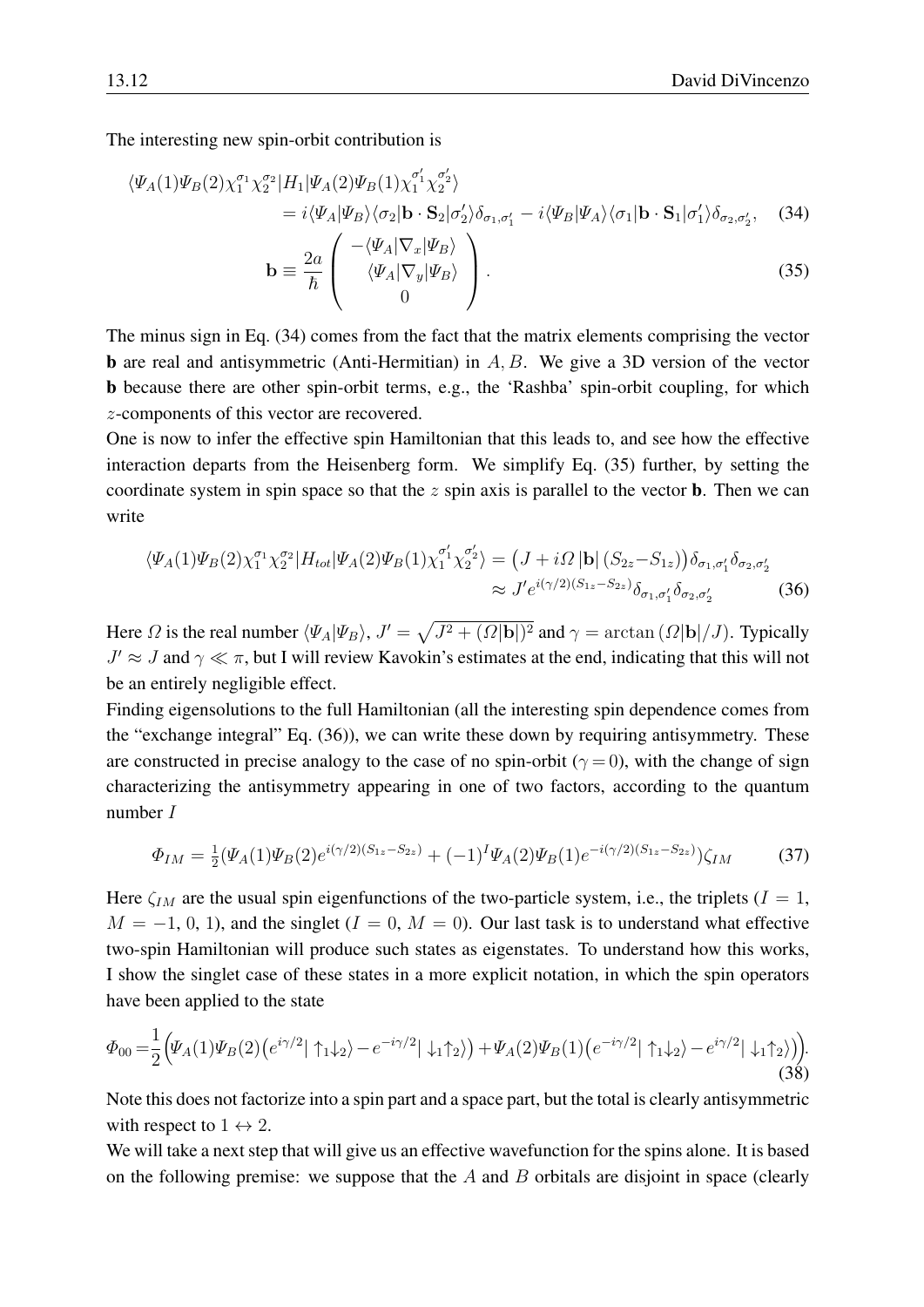not exactly true in reality, since they have a finite inner product  $\Omega$ ), and that the wavefunction has no double-occupancy character. Then we see that the first term of wavefunction Eq. [\(38\)](#page-11-3) is only nonzero if electron 1 is in the A quantum dot, and electron 2 is in the B quantum dot. Then, the spin state associated with this first term is

<span id="page-12-1"></span>
$$
\Psi_{spin} = e^{i\gamma/2} |\uparrow_A \downarrow_B \rangle - e^{-i\gamma/2} |\downarrow_A \uparrow_B \rangle. \tag{39}
$$

Note the crucial change of labeling  $1, 2 \rightarrow A, B$  motivated by our argument. If we apply the same reasoning to the second term of Eq. [\(38\)](#page-11-3), noting that it is only nonzero if electron 1 is in the B quantum dot, and electron 2 is in the A quantum dot (note the reversal from above). We then transcribe the spin wavefunction of this term as

$$
e^{-i\gamma/2}|\uparrow_B\downarrow_A\rangle - e^{i\gamma/2}|\downarrow_B\uparrow_A\rangle,\tag{40}
$$

which is in fact exactly the same (after rearranging) as  $\Psi_{spin}$ . The same observations go through for the triplet states. This encourages us to look for an effective Hamiltonian with only spin operators which has Eq. [\(39\)](#page-12-1) as an eigenstate. The answer is

<span id="page-12-2"></span>
$$
H_{spin} = \exp\left(i\frac{\gamma}{2}(S_{Az} - S_{Bz})\right) \mathbf{S}_A \cdot \mathbf{S}_B \exp\left(-i\frac{\gamma}{2}(S_{Az} - S_{Bz})\right) = \mathbf{S}'_A \cdot \mathbf{S}'_B. \tag{41}
$$

So this is a kind of Heisenberg exchange, except that the coordinate system has been rotated, so there are two different frames of reference used at the  $A$  site and the  $B$  site. Let me comment that the line of argument just given is basically a switchover from first-quantized to second-quantized thinking, since it changed from "which electron is where?" to "where are the electrons?". It has the limitation that it is only proper if the A and B orbitals are orthogonal; I note that Eq.  $(41)$  is not even Hermitian if  $A$  and  $B$  are non-orthogonal.

Finally, I mention Kavokin's calculations for the size of this effect. He estimates:

- 1. quantum dots in GaAs, 10 nm heterostructure:  $\gamma \approx 0.1$
- 2. shallow donors, bulk GaAs:  $\gamma \approx 0.01$
- 3. donors near oxide interface in Si:  $\gamma \approx 0.03$

This just serves to illustrate that this is not necessarily a very small effect.

## <span id="page-12-0"></span>4 A few thoughts about electron-electron interaction for spin qubits

I will here briefly discuss the electronic structure of the double quantum dot from another angle. We have taken into account electron-electron interaction in the calculation done above. More generally, how do interaction effects enter the electron problem for the quantum dot? Is there a basically one-electron picture that is close to the truth?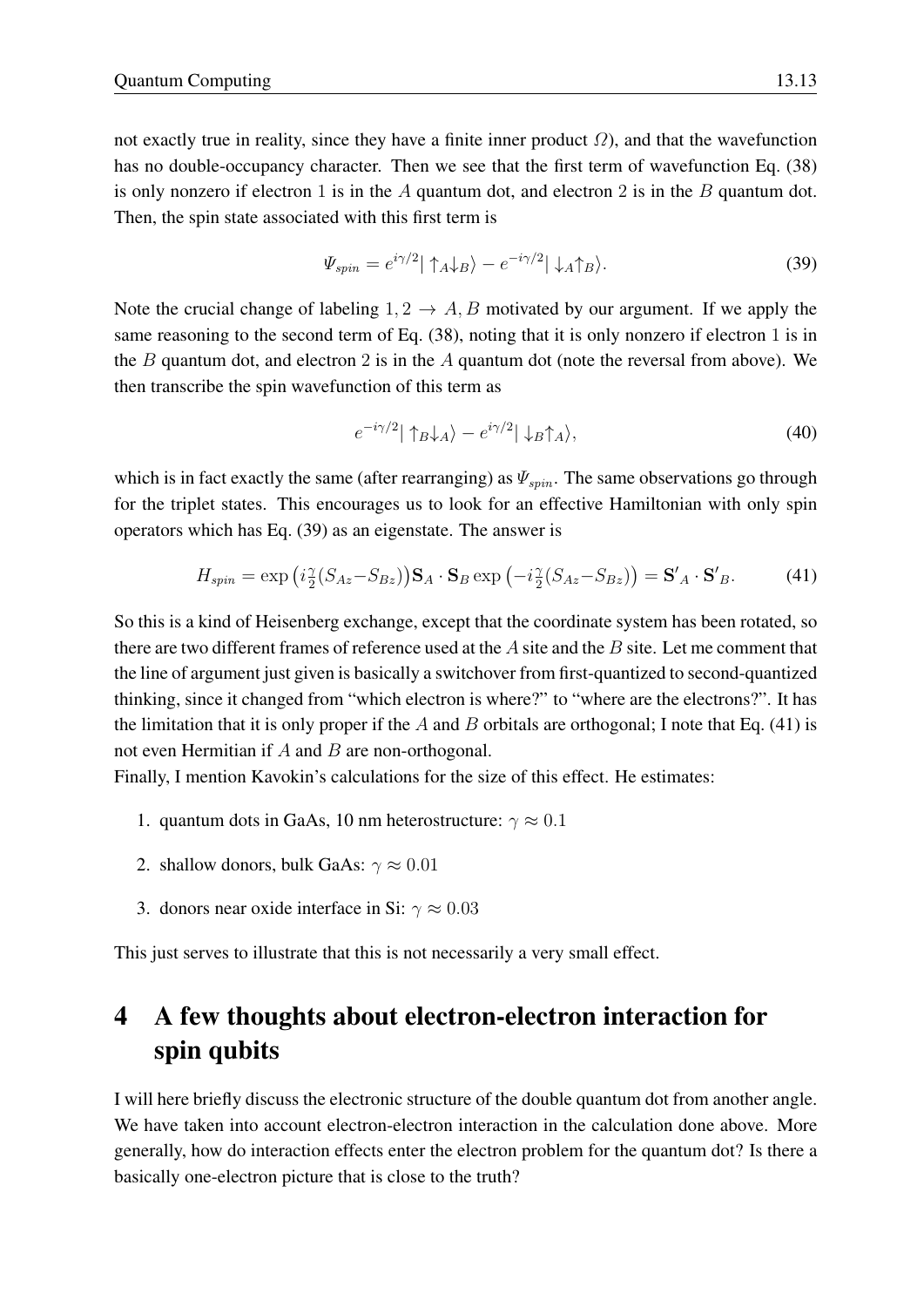For this I explain some of the insights of [\[5\]](#page-17-4). In this work we retreat from the problem of spin-orbit interaction, considering only the electronic structure of few-electron dots in the nonrelativistic limit.

Let me review some of the most basic facts about multi-electron eigenstates. I will state the facts in both first- and second-quantization.

*If there are no e-e interactions, then eigenstates are single spin-orbital Slater determinants.*

Not to be confused with the spin-orbit interaction, spin-orbital functions are single-electron functions of both space and spin. In the nonrelativistic case there will be functions like the kind we have seen above, single products like  $\Psi_{A\sigma} = \Psi_A(1)\chi_1$ . (If we were doing spin-orbit coupling, these would be entangled spin and space functions.) Then a single Slater determinant of two electrons would have the form

$$
\begin{vmatrix} \Psi_A(1)\chi_1 & \Psi_B(1)\chi'_1\\ \Psi_A(2)\chi_2 & \Psi_B(2)\chi'_2 \end{vmatrix}
$$
 (42)

Here I use the convention that in a Slater determinant, the rows are indexed by electron number, and the columns are indexed by the distinct spin-orbital (which may involve a repetition of the spatial orbital). This seems to immediately contradict the observation that two electron systems have triplet eigenstates of the form

<span id="page-13-1"></span>
$$
\begin{vmatrix} \Psi_A(1) & \Psi_B(1) \\ \Psi_A(2) & \Psi_B(2) \end{vmatrix} (|\uparrow_A \downarrow_B \rangle + |\downarrow_A \uparrow_B \rangle), \tag{43}
$$

split off from the other triplets in the presence of a magnetic field. This appears to be, and indeed is, a sum of two spin-orbital Slater determinants. But there is no contradiction here, as this state is degenerate with the singlet state (even in a magnetic field), so each determinant is separately an eigenstate. It is only if we also insist that we have eigenstates that are labelled by total spin that superpositions become necessary.

Note that the equivalent statement in second quantization is that an eigenstate can be formed by applying, to the vacuum, two spin-orbital creation operators

$$
a_{A\chi}^{\dagger}a_{B\chi'}^{\dagger}|0\rangle. \tag{44}
$$

We will be considering two and four electron systems. We will not get further than the story of a single quantum dot. For this, the "vacuum" will be the filled valence band, and all calculations will be done at the level of the envelope function ("effective mass theory"). But the gigantic complication of many-electron theory is that the eigenstates are *not* single Slater determinants. But the Slater determinants form a complete, orthonormal basis for the many-electron Hilbert space. This means that the general form for these eigenstates is, using the second-quantized notation,

<span id="page-13-0"></span>
$$
\sum_{i,j}' c_{ij} a_i^{\dagger} a_j^{\dagger} |0\rangle.
$$
 (45)

Here the sums run over the orthogonal spin-orbitals i, j. The prime is a reminder that the  $i = j$ term gives nothing, since  $(a^{\dagger})^2 = 0$ .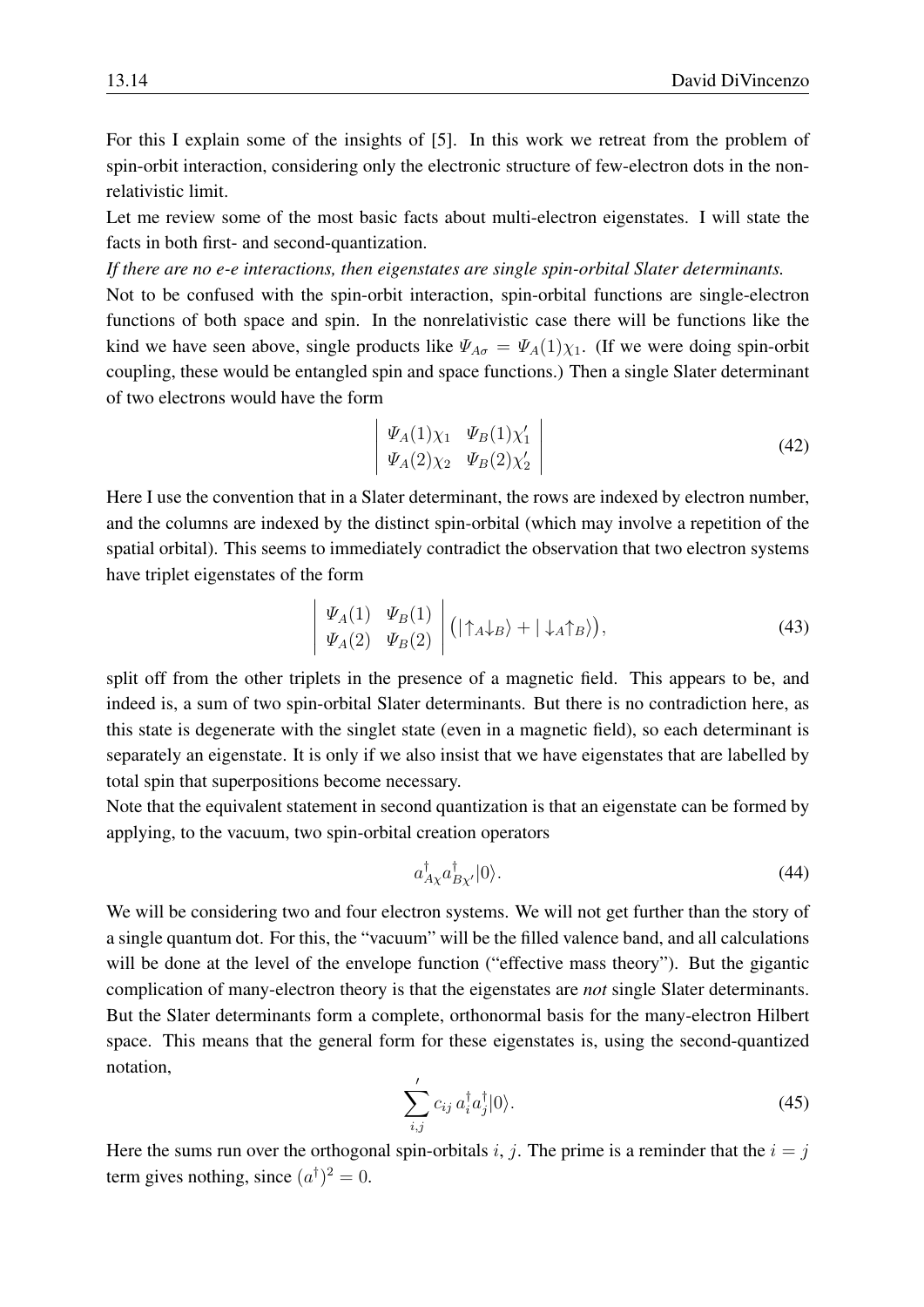In quantum chemistry the terms in Eq. [\(45\)](#page-13-0) are called configurations, and using a set of basis functions like this is called the *configuration-interaction (CI) technique*. Convergence in this technique is difficult, the only useful calculations use a computer.

In [\[5\]](#page-17-4) we have done a fairly large calculation for a harmonically confined quantum dot in a magnetic field, with two or four electrons. Here the number of single-particle eigenstates used is 50, meaning that the CI basis has  $\binom{50}{2}$  $\binom{50}{2}$  or  $\binom{50}{4}$  $_{4}^{50}$ ) elements. Bases of these size were apparently necessary for good convergence.

We describe now a step which leads to a much more powerful starting basis. This is called the Natural Orbital (NO) method due to Löwdin.

Suppose we have chosen a spin sector to examine, e.g., the singlet; thus, we are left with just orbital determinants such as in Eq. [\(43\)](#page-13-1). Löwdin's procedure involves first obtaining the firstorder density matrix of the N-particle orbital wavefunction

$$
\rho(\mathbf{r}', \mathbf{r}) = N \int d\mathbf{r}_2 ... d\mathbf{r}_N \, \psi^*(\mathbf{r}', \mathbf{r}_2, ... \mathbf{r}_N) \psi(\mathbf{r}, \mathbf{r}_2, ... \mathbf{r}_N).
$$
 (46)

He next notes that if there were no e-e interactions and the eigenstate was a single Slater determinant, the first-order density matrix would be given by a simple sum over the single-particle orbitals in that determinant

$$
\rho(\mathbf{r}', \mathbf{r}) = \sum_{\alpha} \phi_{\alpha}^*(\mathbf{r}') \phi_{\alpha}(\mathbf{r}). \tag{47}
$$

But very generally, as a symmetric, positive semi-definite function of  $\bf{r}$  and  $\bf{r}'$ , the first order density matrix has a spectral decomposition

<span id="page-14-0"></span>
$$
\rho(\mathbf{r}', \mathbf{r}) = \sum_{\alpha} \rho_{\alpha} \phi_{(NO), \alpha}^*(\mathbf{r}') \phi_{(NO), \alpha}(\mathbf{r}). \tag{48}
$$

This set of "natural orbitals"  $\phi_{(NO)}$  is in general quite different from any approximate single particle orbital, and should provide a CI expansion that is more rapidly convergent. Note that the "NO occupation numbers"  $\rho_{\alpha} \ge 0$ , and obey the sum rule  $\sum_{\alpha} \rho_{\alpha} = N$ .

We find that a relatively small number of NOs (i.e., somewhat larger than  $N$ ) capture most of the weight of Eq. [\(48\)](#page-14-0). So, if we had been lucky enough to be given (say by some wizard Merlin) these NO functions, we could have done a very compact CI expansion with good convergence on the full many-body answer.

Our calculation in [\[5\]](#page-17-4) is for a harmonically confined quantum dot for GaAs (in the sense of using the effective mass of the conduction band) in a heterostructure-confined structure, so it is a 2D calculation. A large CI basis is used for convergence. We do calculations for two electrons and for four electrons, fixing the spin state to be singlet and then triplet, as in Eq. [\(43\)](#page-13-1). For the two electron case there is nothing more to be said about the spin state, but for four electrons there are several alternatives for making these spin states. We do it in shell-style, where the lowest two orbitals are "paired" (that is, in their own singlet), while the highest occupied orbitals have the freedom to be singlet or triplet.

Figure [1](#page-15-0) just shows the Hartree-Fock one-particle spectrum for this dot, indicating the range of magnetic field of interest. The quantum numbers are those of the so-called "Fock-Darwin"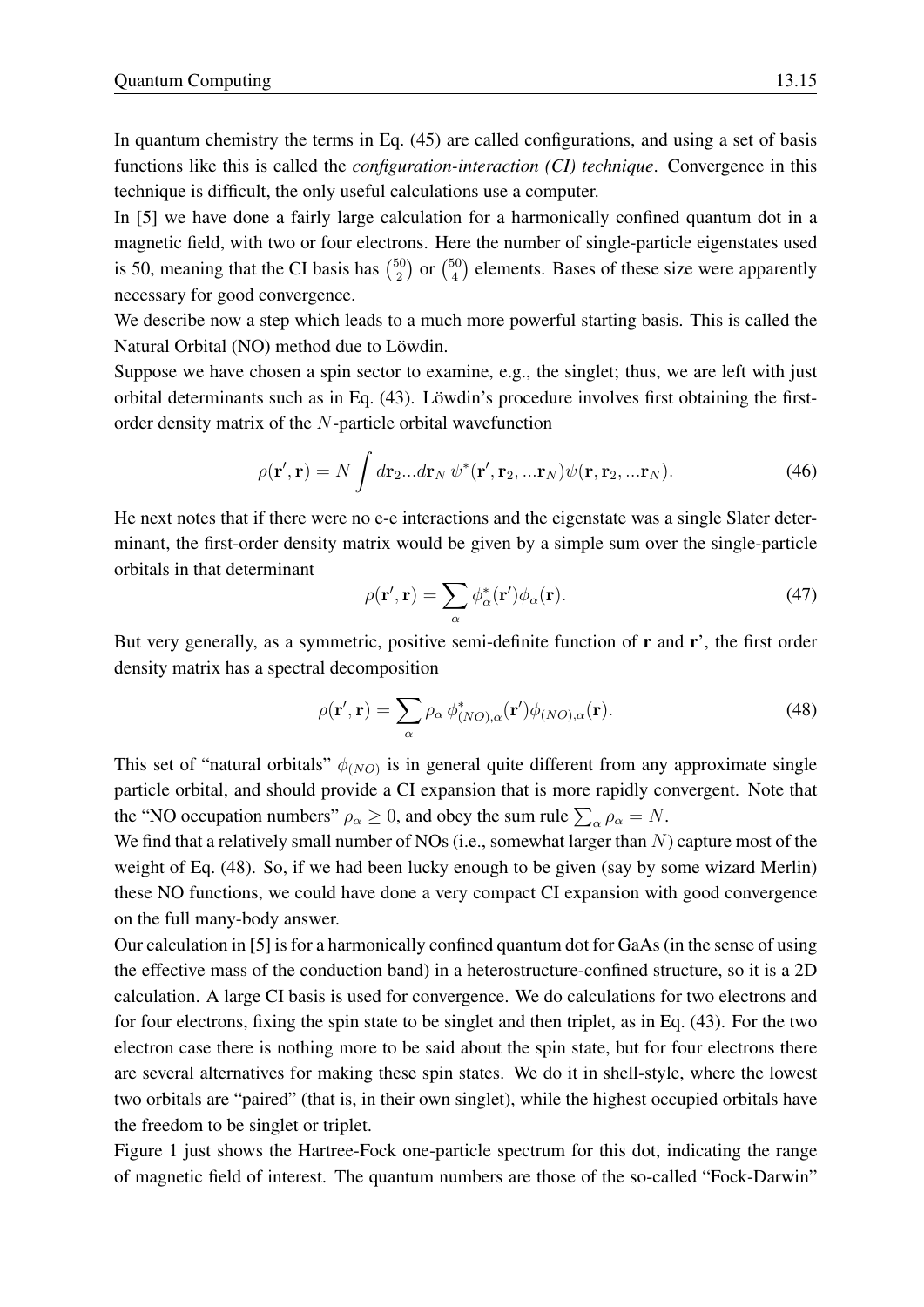

<span id="page-15-0"></span>Fig. 1: *Single-particle energy levels of the quantum dot, in the Hartree-Fock approximation.*



<span id="page-15-1"></span>Fig. 2: *Weights of natural orbitals for the four settings considered here.*

states. In all four cases, the full CI calculation is done, and then the natural orbitals are extracted from the first-order density matrix as above. These give new orbitals which are indicated by a tilde; they can still be put in one-to-one correspondence with the Hartree-Fock orbitals. Figure [2](#page-15-1) shows the results for these four cases. It shows percentages, we can multiply by the electron number N to talk about the number of electrons in different orbitals. The  $N = 2$  singlet case shows that  $2 \times 0.89 = 1.98$  of the electron weight is in the lowest orbital, doubled since both spin states can be occupied. In the  $N = 2$  triplet case, 0.988 electrons are in each of the two first orbitals, as expected from the Pauli exclusion principle. The quality of the  $N = 4$  case is only a bit less ideal: in the singlet case  $4 \times 0.442 = 1.768$  electrons are a singlet in the first "shell", with the second shell with 1.762 occupancy. This leaves 0.47 of an electron "unaccounted for", in the sense that multiple Slater determinants are necessary to capture the effect of this much of the weight in the many-electron wavefunction. Finally, the story is similar for the  $N = 4$  triplet: 1.776 electrons are in the core singlet, and 0.97 electrons each in the two next orbitals. 0.284 is "unaccounted for". It is understandable that the single Slater determinant is a little better for the triplet cases, since the antisymmetric orbital wavefunction does a better job of keeping the electrons out of each other's way and avoiding effects due to the Coulomb interaction.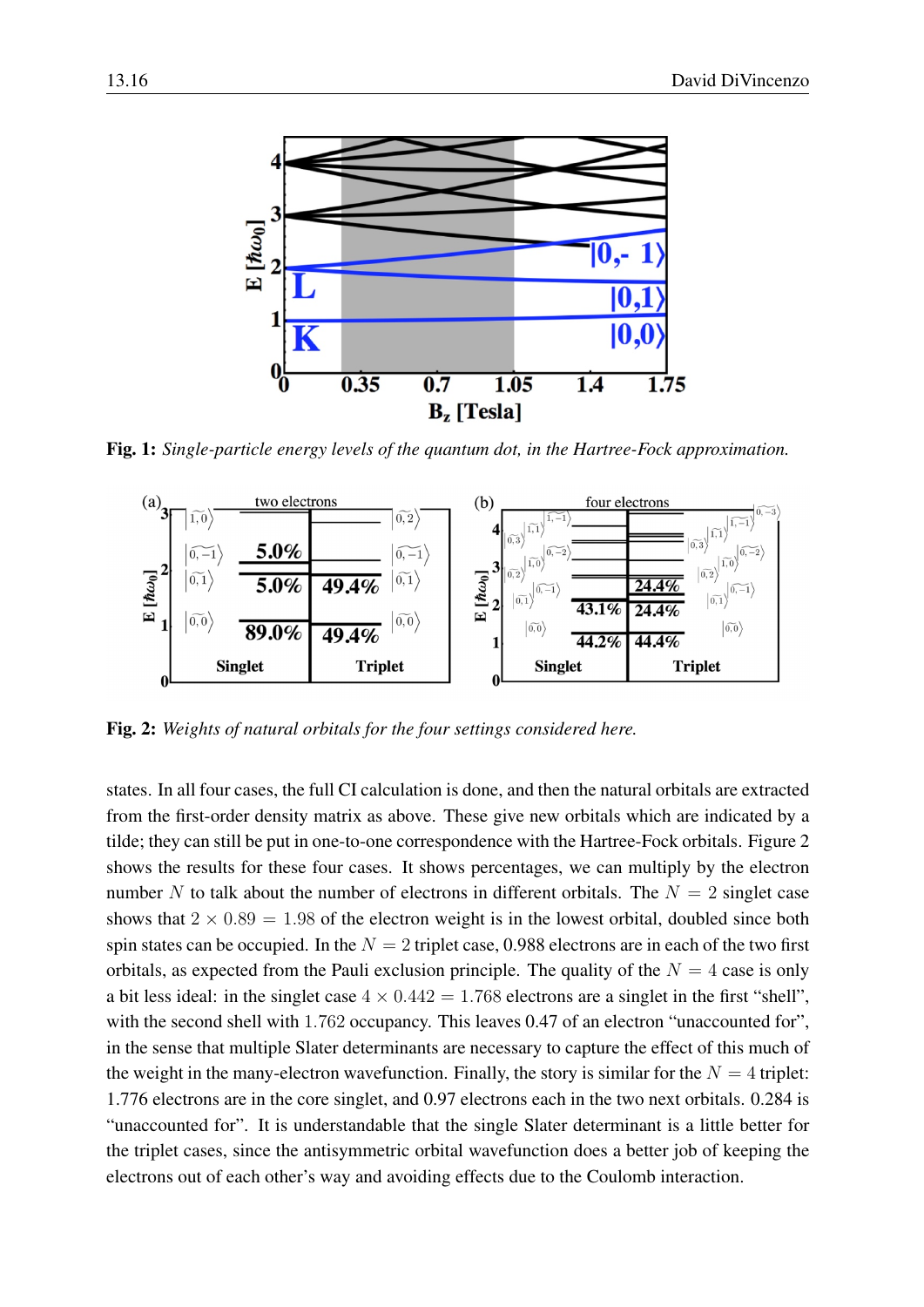

Fig. 3: *Charge density of the four quantum-doty settings considered here, with full interaction effects.*

Finally, this numerical study uncovered an important fact about the natural orbitals: to very good approximation, they are just the non-interacting Fock-Darwin orbitals with a simple rescaling of the radial coordinate. The natural orbital is in almost all cases blown-up compared with the Hartree-Fock orbitals – interactions push the electrons away from the center. This expansion is about 40% for the lowest-energy orbital, and is about half that for the next orbitals that participate in the  $N = 2$ , 4 states discussed above.

A concluding word about this study is that interaction effects are not so overwhelming, causing a definite renormalization of the Hartree-Fock picture but leaving it qualitatively intact. This is somewhat at odds with the general experience that very low-density electron systems have the largest departures from single electron physics (think of the Wigner crystal). But fortunately for our quantum-dot qubits, the mental picture of single-electron physics is shown to work quite well.